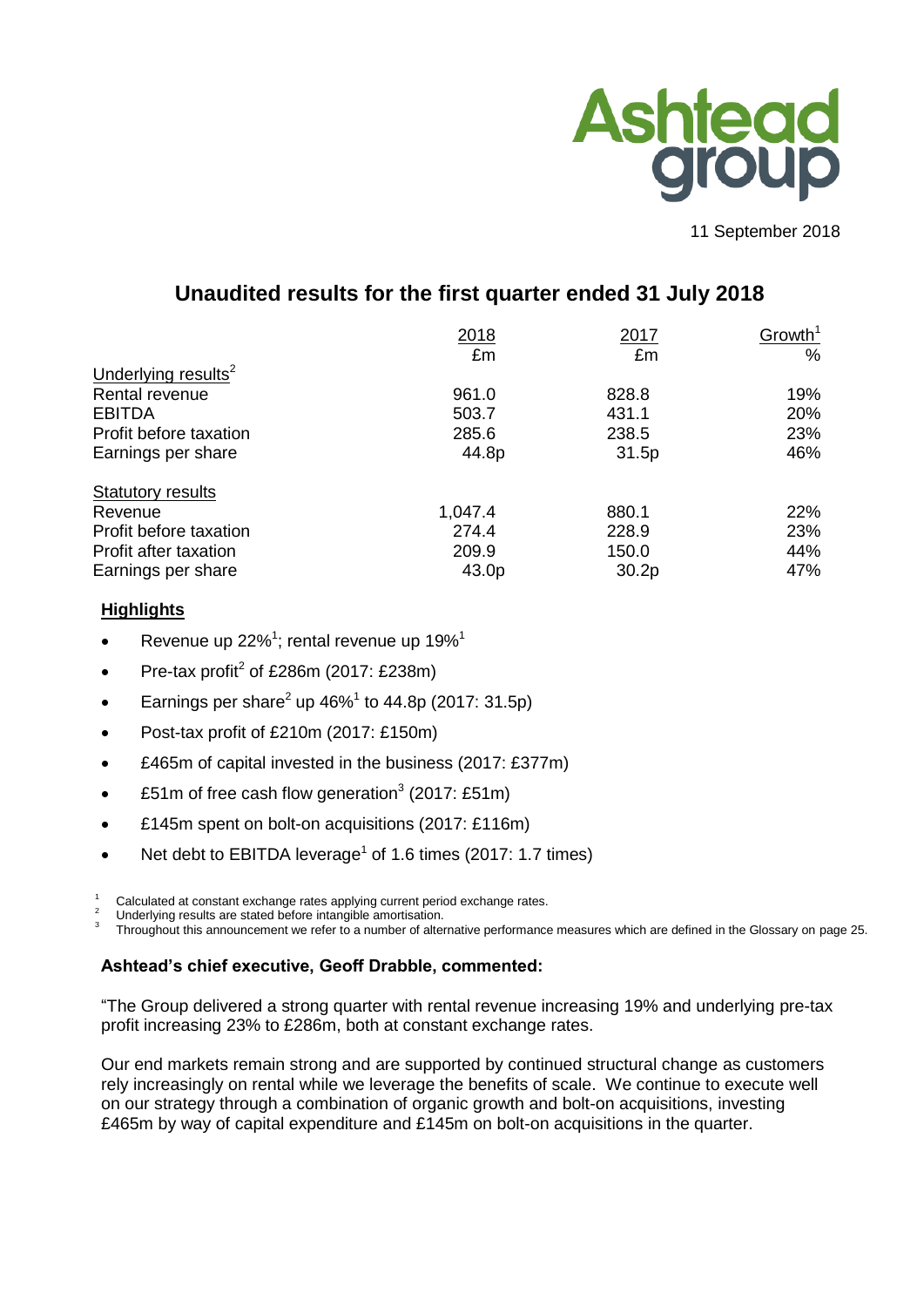Our strong margins and lower replacement capital expenditure are delivering good earnings growth and significant free cash flow generation. This provides us with significant operational and financial flexibility, enabling us to invest in the long-term structural growth opportunity and enhance returns to shareholders while maintaining leverage within our target range of 1.5 to 2.0 times net debt to EBITDA.

We have spent £300m to date under the share buyback programme announced in December 2017. In line with our capital allocation priorities we have decided to increase and extend our current buyback plans. The level of share buyback will be increased to £125m per quarter resulting in a total outlay of £675m under the programme announced in December 2017. The programme will be extended for financial year 2019/20 with an anticipated spend of at least £500m.

Our business is performing well in supportive end markets. With the benefit of weaker sterling, we expect full year results to be ahead of our expectations and the Board continues to look to the medium term with confidence."

### Contacts:

| Geoff Drabble<br>Michael Pratt<br>Will Shaw | Chief executive<br>Finance director<br>Director of Investor Relations | +44 (0)20 7726 9700 |
|---------------------------------------------|-----------------------------------------------------------------------|---------------------|
| Neil Bennett<br>James McFarlane             | Maitland<br>Maitland                                                  | +44 (0)20 7379 5151 |

Geoff Drabble, Brendan Horgan and Michael Pratt will hold a conference call for equity analysts to discuss the results and outlook at 8.30am on Tuesday, 11 September 2018. The call will be webcast live via the Company's website at [www.ashtead-group.com](http://www.ashtead-group.com/) and a replay will be available via the website from shortly after the call concludes. A copy of this announcement and the slide presentation used for the call are available for download on the Company's website. The usual conference call for bondholders will begin at 4.00pm (11.00am EST).

Analysts and bondholders have already been invited to participate in the analyst call and conference call for bondholders but any eligible person not having received dial-in details should contact the Company's PR advisers, Maitland (Audrey Da Costa) at +44 (0)20 7379 5151.

#### *Forward looking statements*

*This announcement contains forward looking statements. These have been made by the directors in good faith using information available up to the date on which they approved this report. The directors can give no assurance that these expectations will prove to be correct. Due to the inherent uncertainties, including both business and economic risk*  factors underlying such forward looking statements, actual results may differ materially from those expressed or implied *by these forward looking statements. Except as required by law or regulation, the directors undertake no obligation to update any forward looking statements whether as a result of new information, future events or otherwise.*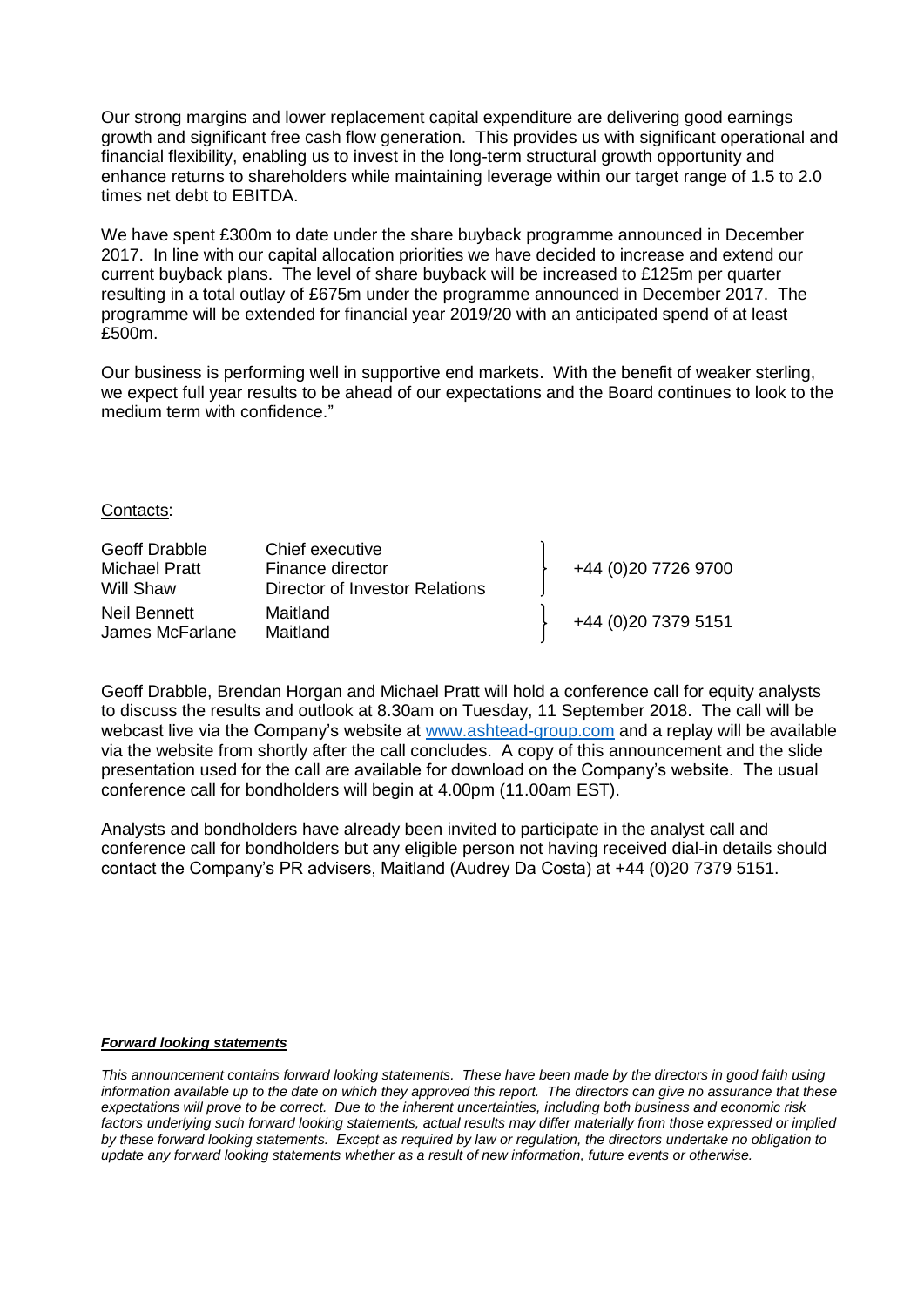# **Trading results**

|                                                      |             | <b>Revenue</b> | <b>EBITDA</b> |              | <b>Operating profit</b> |              |  |
|------------------------------------------------------|-------------|----------------|---------------|--------------|-------------------------|--------------|--|
|                                                      | 2018        | 2017           | 2018          | 2017         | 2018                    | 2017         |  |
| Sunbelt US in \$m                                    | 1,167.5     | 967.9          | 590.6         | 496.3        | 385.8                   | 316.6        |  |
| Sunbelt Canada in C\$m                               | <u>76.9</u> | 19.7           | 28.3          | 9.4          | <u> 14.3</u>            | <u>4.1</u>   |  |
| Sunbelt US in £m                                     | 877.4       | 749.8          | 443.8         | 384.4        | 289.9                   | 245.2        |  |
| A-Plant                                              | 125.6       | 118.8          | 47.5          | 44.7         | 22.2                    | 22.4         |  |
| Sunbelt Canada in £m                                 | 44.4        | 11.5           | 16.3          | 5.5          | 8.3                     | 2.4          |  |
| Group central costs                                  |             |                | (3.9)         | (3.5)        | (4.0)                   | (3.5)        |  |
|                                                      | 1,047.4     | 880.1          | 503.7         | <u>431.1</u> | 316.4                   | 266.5        |  |
| Interest expense                                     |             |                |               |              | <u>(30.8)</u>           | (28.0)       |  |
| Profit before amortisation and tax                   |             |                |               |              | 285.6                   | 238.5        |  |
| Amortisation                                         |             |                |               |              | (11.2)                  | (9.6)        |  |
| Profit before taxation                               |             |                |               |              | 274.4                   | 228.9        |  |
| Taxation charge                                      |             |                |               |              | (64.5)                  | (78.9)       |  |
| Profit attributable to equity holders of the Company |             |                |               |              | <u> 209.9</u>           | <u>150.0</u> |  |
| <b>Margins</b>                                       |             |                |               |              |                         |              |  |
| <b>Sunbelt US</b>                                    |             |                | 50.6%         | 51.3%        | 33.0%                   | 32.7%        |  |
| A-Plant                                              |             |                | 37.8%         | 37.6%        | 17.6%                   | 18.9%        |  |
| Sunbelt Canada                                       |             |                | 36.8%         | 47.7%        | 18.6%                   | 20.9%        |  |
| Group                                                |             |                | 48.1%         | 49.0%        | 30.2%                   | 30.3%        |  |

Group revenue for the quarter increased 19% to £1,047m (2017: £880m) with good growth in each of our markets. This revenue growth, combined with our focus on drop-through, generated underlying profit before tax of £286m (2017: £238m).

The Group's strategy remains unchanged with growth being driven by strong organic growth (same-store and greenfield) supplemented by bolt-on acquisitions. Sunbelt US, A-Plant and Sunbelt Canada delivered 19%, 5% and 243% rental only revenue growth respectively. The significant growth in Sunbelt Canada reflects the impact of recent acquisitions, most notably the acquisition of CRS in August 2017.

Sunbelt US's revenue growth continues to benefit from cyclical and structural trends and can be explained as follows:

\$m

| 2017 rental only revenue             |        | 734       |
|--------------------------------------|--------|-----------|
| Organic (same-store and greenfields) | $+17%$ | 124       |
| Bolt-ons since 1 May 2017            | $+2%$  | <u>14</u> |
| 2018 rental only revenue             | $+19%$ | 872       |
| Ancillary revenue                    | $+15%$ | 212       |
| 2018 rental revenue                  | $+18%$ | 1,084     |
| Sales revenue                        | $+69%$ | 84        |
| 2018 total revenue                   | $+21%$ | 68        |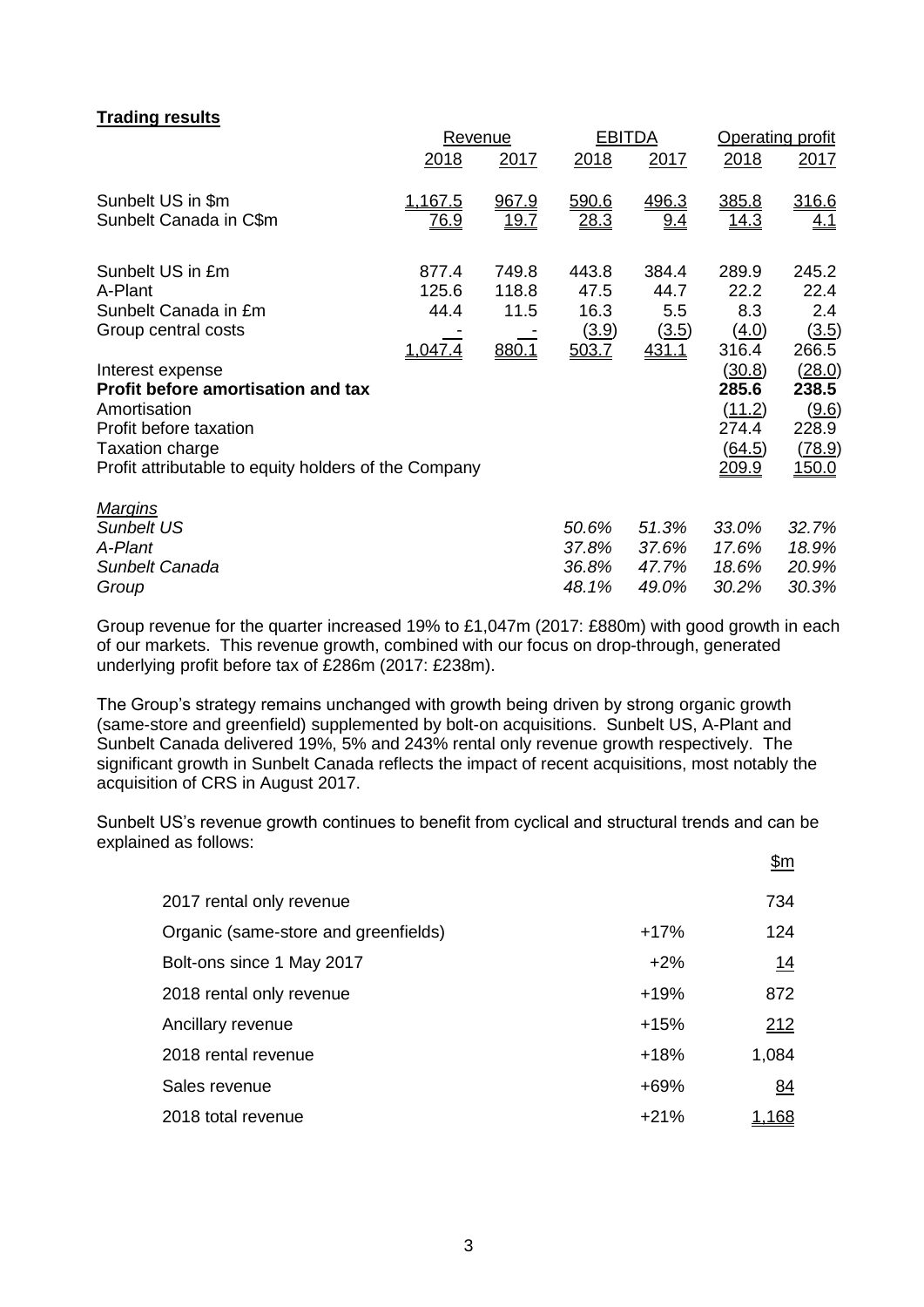Sunbelt US's revenue growth demonstrates the successful execution of our long-term structural growth strategy. We continue to capitalise on the opportunity presented by our markets through a combination of organic growth (same-store growth and greenfields) and bolt-ons as we expand our geographic footprint and our specialty businesses. We added 30 new stores in the US in the quarter, the majority of which were specialty locations.

Rental only revenue growth was 19% in strong end markets. This growth was driven by increased fleet on rent, with yield also positive year-over-year. Average three month physical utilisation was 73% (2017: 73%). Sunbelt US's total revenue, including new and used equipment, merchandise and consumable sales, increased 21% to \$1,168m (2017: \$968m).

A-Plant generated rental only revenue of £95m, up 5% on the prior year (2017: £91m). This was driven by increased fleet on rent, partially offset by yield. The adverse yield reflects a combination of product mix and rate pressure in the competitive UK market. A-Plant's total revenue increased 6% to £126m (2017: £119m).

In Canada, the acquisitions of CRS and Voisin's are distortive to year-over-year comparisons as they have tripled the size of the Sunbelt Canada business. For western Canada, rental only revenue growth was 26% in the quarter, driven by increased fleet on rent. For Sunbelt Canada overall, total revenue was C\$77m (2017: C\$20m) in the quarter.

We continue to focus on operational efficiency and improving margins. In Sunbelt US, 50% of revenue growth dropped through to EBITDA. The strength of our mature stores' incremental margin is reflected in the fact that this was achieved despite the drag effect of greenfield openings and acquisitions. This resulted in an EBITDA margin of 51% (2017: 51%) and contributed to a 22% increase in operating profit to \$386m (2017: \$317m).

While the UK market remains competitive, A-Plant's focus on driving improved performance within the existing business resulted in drop-through of 83%. This contributed to an EBITDA margin of 38% (2017: 38%) and an operating profit of £22m (2017: £22m).

Reflecting the strong performance of the divisions, Group underlying operating profit increased 19% to £316m (2017: £267m). Net financing costs increased to £31m (2017: £28m) reflecting higher average debt levels. As a result, Group profit before amortisation of intangibles and taxation was £286m (2017: £238m). After a tax charge of 24% (2017: 34%) of the underlying pretax profit, underlying earnings per share increased 42% to 44.8p (2017: 31.5p). The reduction in the Group's underlying tax charge from 34% to 24% reflects the reduction in the US federal rate of tax from 35% to 21% with effect from 1 January 2018, following the enactment of the Tax Cuts and Jobs Act of 2017. The underlying cash tax charge was 6%.

With amortisation of £11m (2017: £10m), statutory profit before tax was £274m (2017: £229m). After a tax charge of 24% (2017: 34%), basic earnings per share were 43.0p (2017: 30.2p).

#### **Capital expenditure and acquisitions**

Capital expenditure for the quarter was £465m gross and £415m net of disposal proceeds (2017: £377m gross and £354m net). This level of capital expenditure is in line with our expectations at this stage of the year. Reflecting this investment, the Group's rental fleet at 31 July 2018 at cost was £7.3bn. Our average fleet age is now 32 months (2017: 29 months).

We invested £145m (2017: £116m), including acquired debt, in five bolt-on acquisitions during the period as we continue to both expand our footprint and diversify into specialty markets.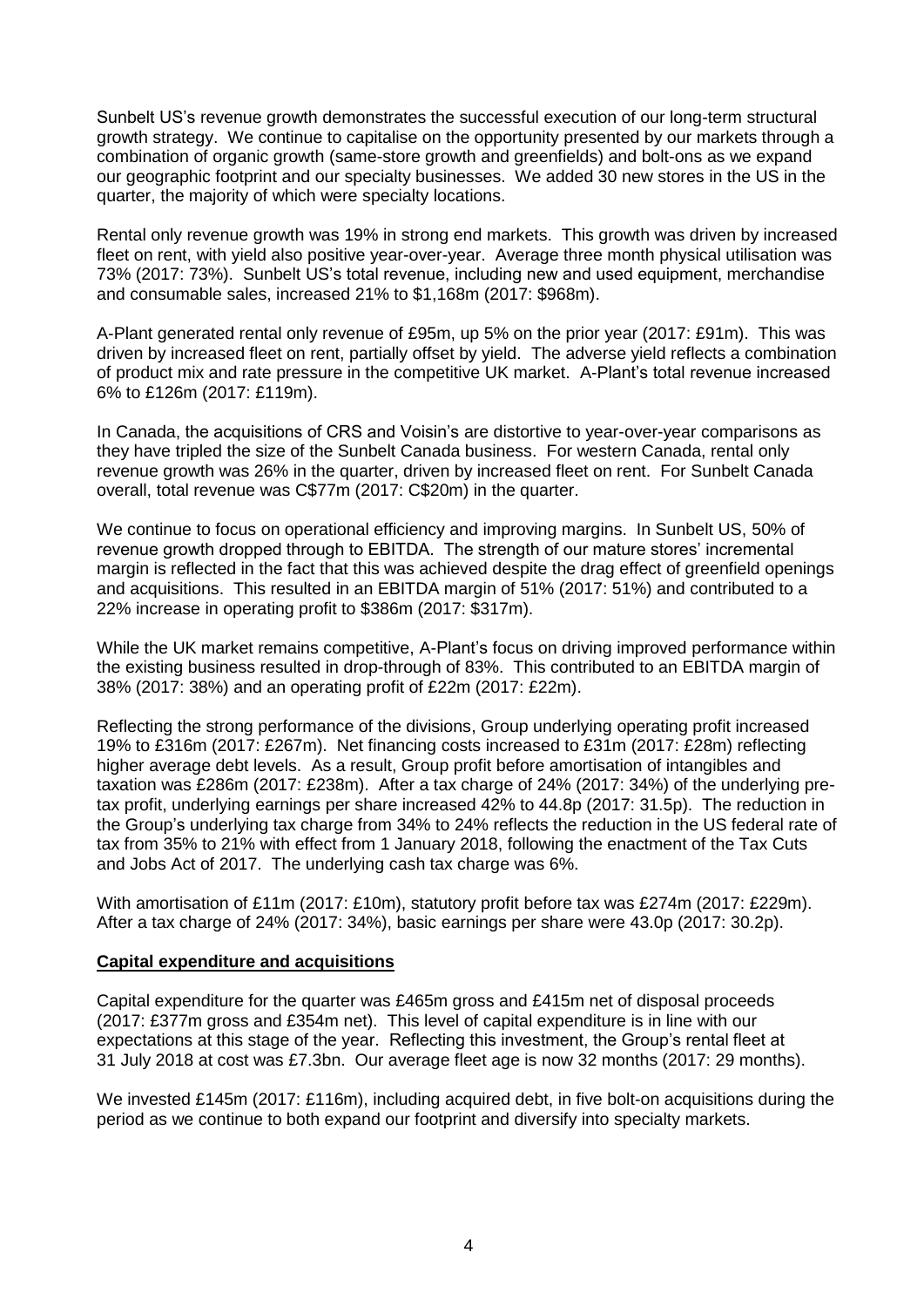## **Return on Investment**

Sunbelt US's pre-tax return on investment (excluding goodwill and intangible assets) in the 12 months to 31 July 2018 was 24% (2017: 22%). In the UK, return on investment (excluding goodwill and intangible assets) was 11% (2017: 13%). In Canada, return on investment (excluding goodwill and intangible assets) was 12% (2017: 7%). For the Group as a whole, return on investment (including goodwill and intangible assets) was 18% (2017: 18%).

### **Cash flow and net debt**

As expected, debt increased during the quarter as we continued to invest in the fleet and made a number of bolt-on acquisitions. In addition, weaker sterling increased reported debt by £122m. During the quarter, we spent £93m on share buybacks.

In July, the Group issued \$600m 5.25% senior secured notes maturing in August 2026. The proceeds of the issue were used to pay related fees and expenses and repay an element of the amount outstanding under the senior credit facility. This ensures our debt package remains well structured and flexible, enabling us to take advantage of prevailing end market conditions. The Group's debt facilities are now committed for an average of six years.

Net debt at 31 July 2018 was £3,033m (2017: £2,569m) while, reflecting our strong earnings growth, the ratio of net debt to EBITDA was 1.6 times (2017: 1.7 times) on a constant currency basis. The Group's target range for net debt to EBITDA is 1.5 to 2 times.

At 31 July 2018, availability under the senior secured debt facility was \$1,468m, with an additional \$2,703m of suppressed availability – substantially above the \$310m level at which the Group's entire debt package is covenant free.

#### **Capital allocation**

In line with our capital allocation priorities we have decided to increase and extend our current buyback plans. The level of share buyback will be increased to £125m per quarter, resulting in an outlay of £675m under the programme announced in December 2017. The programme will be extended for financial year 2019/20 with an anticipated spend of at least £500m.

#### **Current trading and outlook**

Our business is performing well in supportive end markets. With the benefit of weaker sterling, we expect full year results to be ahead of our expectations and the Board continues to look to the medium term with confidence.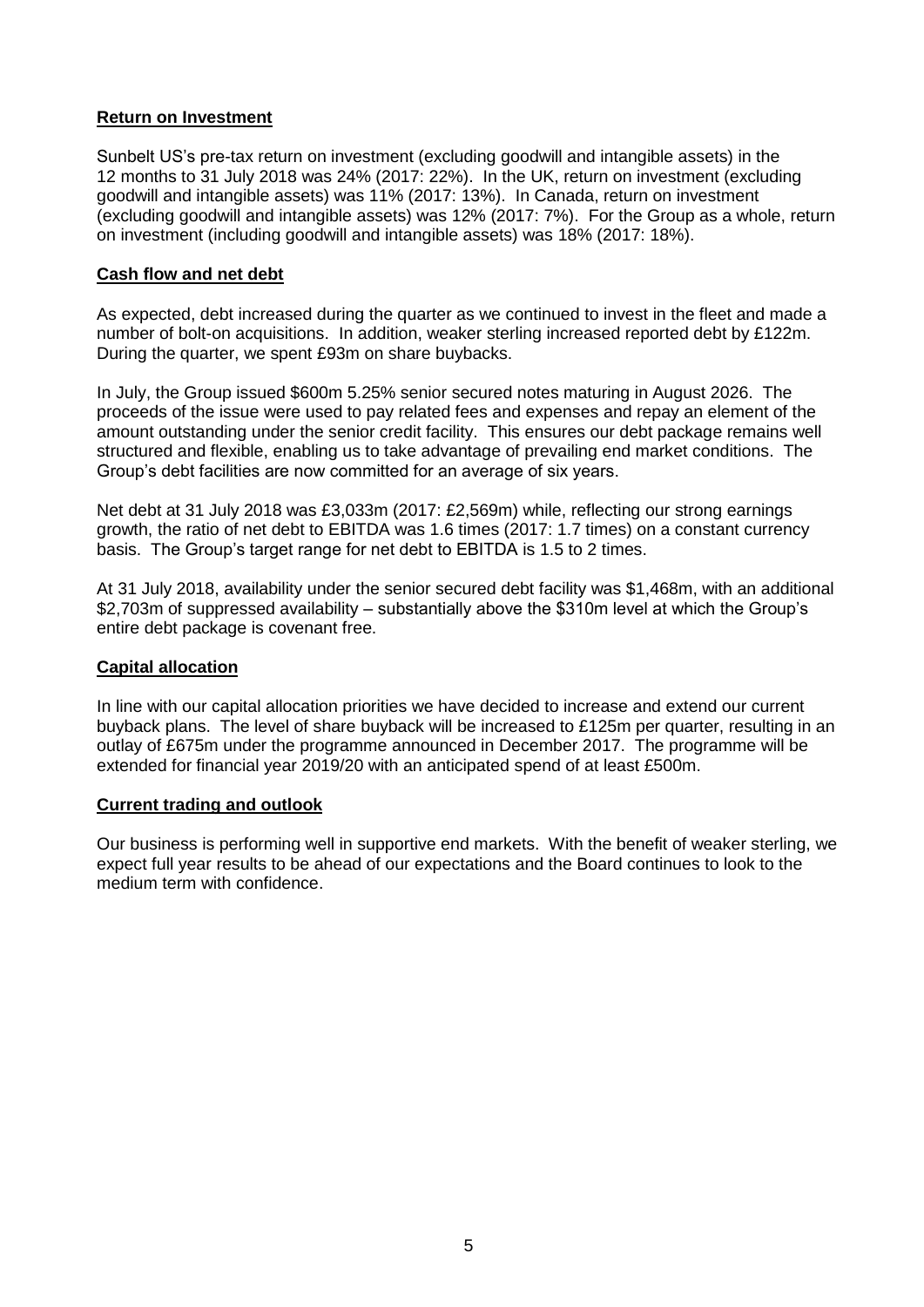# **CONSOLIDATED INCOME STATEMENT FOR THE THREE MONTHS ENDED 31 JULY 2018**

|                                          |                | 2018         |         |                | 2017         |                   |
|------------------------------------------|----------------|--------------|---------|----------------|--------------|-------------------|
|                                          | <b>Before</b>  |              |         | <b>Before</b>  |              |                   |
|                                          | amortisation   | Amortisation | Total   | amortisation   | Amortisation | Total             |
|                                          | £m             | £m           | £m      | £m             | £m           | £m                |
| <b>Unaudited</b>                         |                |              |         |                |              |                   |
| <b>Revenue</b>                           |                |              |         |                |              |                   |
| Rental revenue<br>Sale of new equipment, | 961.0          |              | 961.0   | 828.8          |              | 828.8             |
| merchandise and consumables              | 38.5           |              | 38.5    | 30.9           |              | 30.9              |
| Sale of used rental equipment            | 47.9           |              | 47.9    | 20.4           |              | 20.4              |
|                                          | 1,047.4        |              | 1,047.4 | 880.1          |              | 880.1             |
| <b>Operating costs</b><br>Staff costs    | (231.5)        |              | (231.5) | (203.6)        |              | (203.6)           |
| Used rental equipment sold               | (39.4)         |              | (39.4)  | (19.4)         |              | (19.4)            |
| Other operating costs                    | (272.8)        |              | (272.8) | (226.0)        |              | (226.0)           |
|                                          | <u>(543.7)</u> |              | (543.7) | <u>(449.0)</u> |              | <u>(449.0)</u>    |
| <b>EBITDA*</b>                           | 503.7          |              | 503.7   | 431.1          |              | 431.1             |
| Depreciation                             | (187.3)        |              | (187.3) | (164.6)        |              | (164.6)           |
| Amortisation of intangibles              |                | (11.2)       | (11.2)  |                | (9.6)        | (9.6)             |
| <b>Operating profit</b>                  | 316.4          | (11.2)       | 305.2   | 266.5          | (9.6)        | 256.9             |
| Interest expense                         | (30.8)         |              | (30.8)  | (28.0)         |              | (28.0)            |
| <b>Profit on ordinary activities</b>     |                |              |         |                |              |                   |
| before taxation                          | 285.6          | (11.2)       | 274.4   | 238.5          | (9.6)        | 228.9             |
| Taxation                                 | (67.2)         | 2.7          | (64.5)  | (82.0)         | <u>3.1</u>   | (78.9)            |
| Profit attributable to equity            |                |              |         |                |              |                   |
| holders of the Company                   | 218.4          | (8.5)        | 209.9   | 156.5          | (6.5)        | 150.0             |
| Basic earnings per share                 | 44.8p          | (1.8p)       | 43.0p   | 31.5p          | (1.3p)       | 30.2p             |
| Diluted earnings per share               | <u>44.6p</u>   | (1.8p)       | 42.8p   | 31.3p          | (1.3p)       | 30.0 <sub>p</sub> |

**\*** EBITDA is presented here as an alternative performance measure as it is commonly used by investors and lenders.

All revenue and profit is generated from continuing operations.

Details of principal risks and uncertainties are given in the Review of Balance Sheet and Cash Flow accompanying these condensed consolidated interim financial statements.

# **CONSOLIDATED STATEMENT OF COMPREHENSIVE INCOME FOR THE THREE MONTHS ENDED 31 JULY 2018**

|                                                                                                            | Unaudited    |               |  |
|------------------------------------------------------------------------------------------------------------|--------------|---------------|--|
|                                                                                                            | 2018<br>£m   | 2017<br>£m    |  |
| Profit attributable to equity holders of the Company for the period                                        | 209.9        | 150.0         |  |
| Items that may be reclassified subsequently to profit or loss:<br>Foreign currency translation differences | 102.9        | <u>(24.8)</u> |  |
| Total comprehensive income for the period                                                                  | <u>312.8</u> | <u> 125.2</u> |  |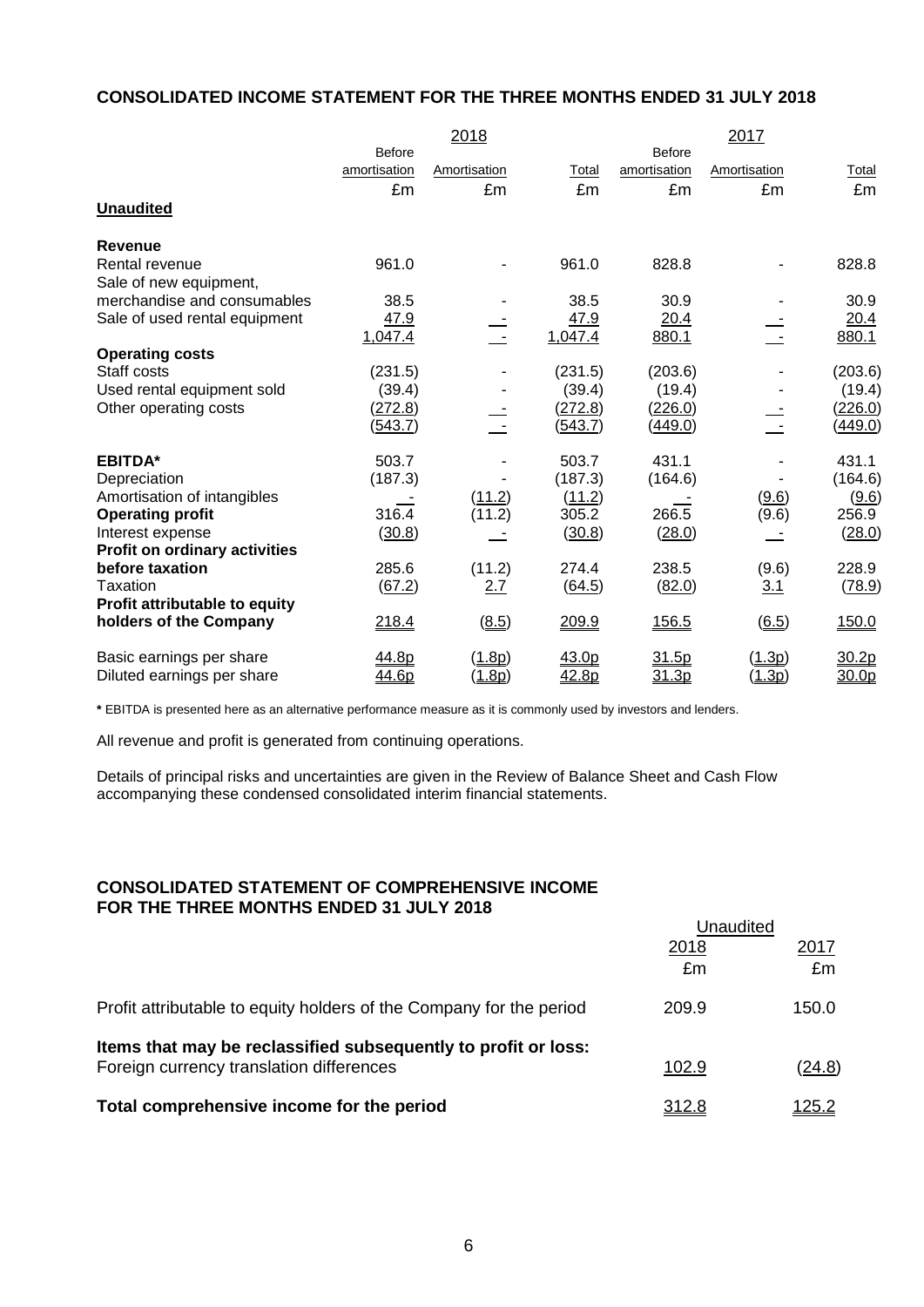# **CONSOLIDATED BALANCE SHEET AT 31 JULY 2018**

|                                                         |                  | Unaudited<br>31 July |                        |  |
|---------------------------------------------------------|------------------|----------------------|------------------------|--|
|                                                         | 2018             | 2017                 | 30 April<br>2018<br>£m |  |
| <b>Current assets</b>                                   |                  |                      |                        |  |
| Inventories                                             | 65.9             | 43.3                 | 55.2                   |  |
| Trade and other receivables<br><b>Current tax asset</b> | 777.6<br>20.6    | 606.4<br>0.1         | 669.4<br>23.9          |  |
| Cash and cash equivalents                               | 10.1             | 7.4                  | <u>19.1</u>            |  |
|                                                         | 874.2            | 657.2                | 767.6                  |  |
| <b>Non-current assets</b>                               |                  |                      |                        |  |
| Property, plant and equipment                           |                  |                      |                        |  |
| - rental equipment                                      | 4,931.6          | 4,278.6              | 4,430.5                |  |
| - other assets                                          | 484.0            | 422.5                | 451.5                  |  |
| Goodwill                                                | 5,415.6<br>969.8 | 4,701.1<br>819.4     | 4,882.0<br>882.6       |  |
| Other intangible assets                                 | 224.8            | 177.1                | 206.3                  |  |
| Net defined benefit pension plan asset                  | <u>4.4</u>       |                      | 4.5                    |  |
|                                                         | 6,614.6          | 5,697.6              | 5,975.4                |  |
| <b>Total assets</b>                                     | 7,488.8          | 6,354.8              | 6,743.0                |  |
| <b>Current liabilities</b>                              |                  |                      |                        |  |
| Trade and other payables                                | 719.7            | 566.7                | 617.5                  |  |
| Current tax liability                                   | 19.8             | 38.7                 | 13.1                   |  |
| Short-term borrowings                                   | 2.7              | 2.6                  | 2.7                    |  |
| Provisions                                              | 37.3<br>779.5    | 21.9<br>629.9        | 25.8<br>659.1          |  |
| <b>Non-current liabilities</b>                          |                  |                      |                        |  |
| Long-term borrowings                                    | 3,040.8          | 2,573.6              | 2,728.4                |  |
| Provisions                                              | 28.9             | 22.0                 | 34.6                   |  |
| Deferred tax liabilities                                | 904.2            | 1,040.4              | 794.0                  |  |
| Net defined benefit pension plan liability              |                  | 3.8                  |                        |  |
|                                                         | 3,973.9          | 3,639.8              | 3,557.0                |  |
| <b>Total liabilities</b>                                | 4,753.4          | 4,269.7              | 4,216.1                |  |
| <b>Equity</b>                                           |                  |                      |                        |  |
| Share capital                                           | 49.9             | 49.9                 | 49.9                   |  |
| Share premium account<br>Capital redemption reserve     | 3.6<br>6.3       | 3.6<br>6.3           | 3.6<br>6.3             |  |
| Own shares held by the Company                          | (254.8)          |                      | (161.0)                |  |
| Own shares held by the ESOT                             | (24.4)           | (20.0)               | (20.0)                 |  |
| Cumulative foreign exchange translation differences     | 228.7            | 216.2                | 125.8                  |  |
| <b>Retained reserves</b>                                | 2,726.1          | 1,829.1              | 2,522.3                |  |
| Equity attributable to equity holders of the Company    | 2,735.4          | 2,085.1              | 2,526.9                |  |
| <b>Total liabilities and equity</b>                     | 7,488.8          | 6,354.8              | 6,743.0                |  |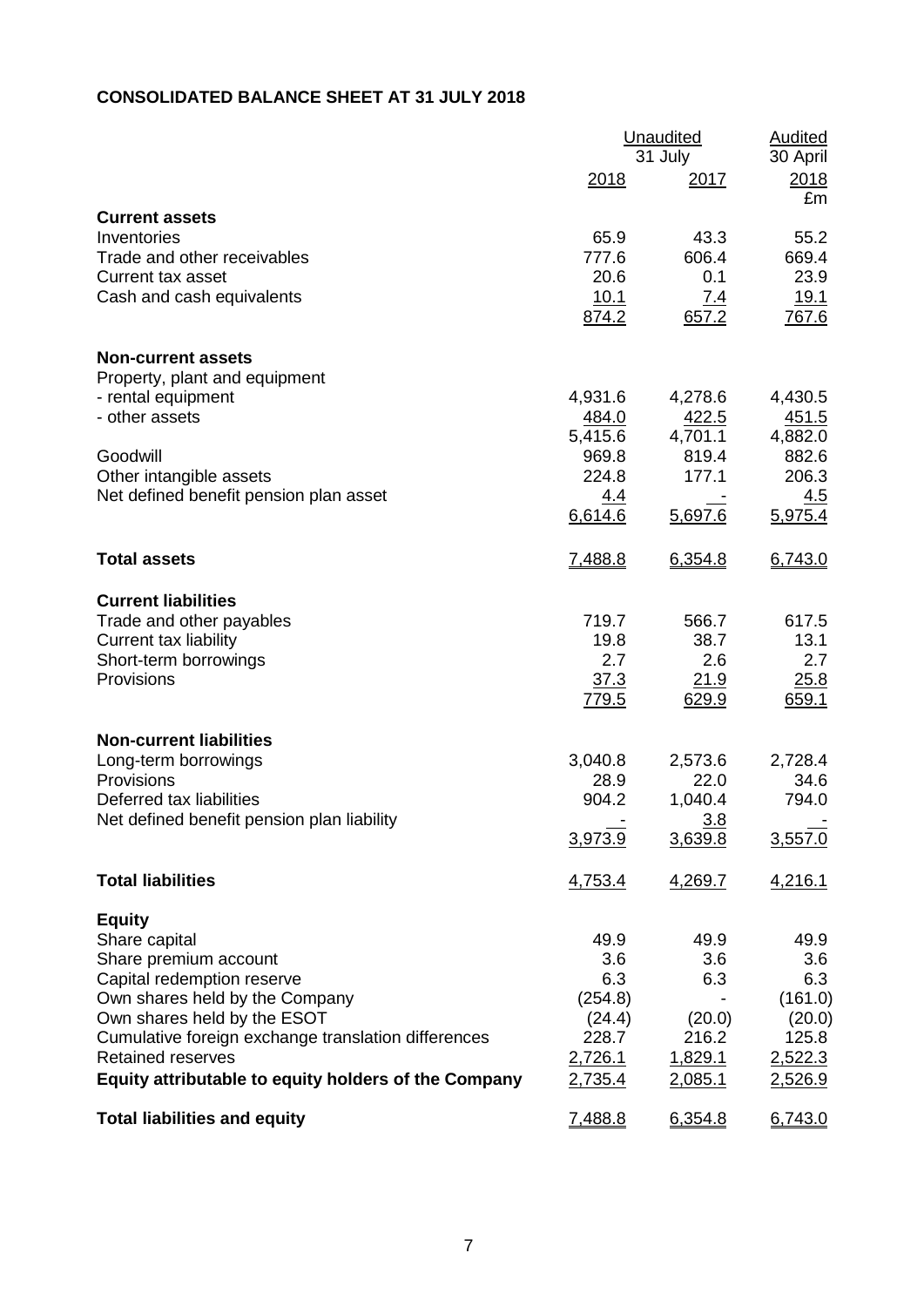# **CONSOLIDATED STATEMENT OF CHANGES IN EQUITY FOR THE THREE MONTHS ENDED 31 JULY 2018**

|                                                                                      | Share<br>capital<br>£m   | Share<br>premium<br>account<br>£m | Capital<br>redemption<br>reserve<br>£m | Own<br>shares<br>held by the<br>Company<br>£m | Own<br>shares<br>held<br>through<br>the ESOT<br>£m | Cumulative<br>foreign<br>exchange<br>translation<br>differences<br>£m | Retained<br>reserves<br>£m | <b>Total</b><br>£m |
|--------------------------------------------------------------------------------------|--------------------------|-----------------------------------|----------------------------------------|-----------------------------------------------|----------------------------------------------------|-----------------------------------------------------------------------|----------------------------|--------------------|
| Unaudited<br>At 1 May 2017                                                           | 49.9                     | 3.6                               | 6.3                                    |                                               | (16.7)                                             | 241.0                                                                 | 1,686.0                    | 1,970.1            |
| Profit for the period<br>Other comprehensive income:<br>Foreign currency translation |                          |                                   |                                        |                                               |                                                    |                                                                       | 150.0                      | 150.0              |
| differences<br>Total comprehensive income                                            | $\equiv$                 |                                   | $\equiv$                               |                                               |                                                    | (24.8)                                                                | $\mathbf{r}$               | (24.8)             |
| for the period                                                                       | $\mathbf{r}$             |                                   | $\equiv$                               | $\equiv$                                      | $\overline{\phantom{a}}$                           | (24.8)                                                                | 150.0                      | 125.2              |
| Own shares purchased by<br>the ESOT                                                  | $\overline{a}$           |                                   |                                        |                                               | (10.2)                                             |                                                                       |                            | (10.2)             |
| Share-based payments                                                                 |                          |                                   |                                        |                                               | 6.9                                                |                                                                       | (5.3)                      | 1.6                |
| Tax on share-based payments<br>At 31 July 2017                                       | 49.9                     | 3.6                               | 6.3                                    | $\overline{a}$                                | (20.0)                                             | 216.2                                                                 | (1.6)<br>1,829.1           | (1.6)<br>2,085.1   |
| Profit for the period<br>Other comprehensive income:                                 |                          |                                   |                                        |                                               |                                                    |                                                                       | 818.8                      | 818.8              |
| Foreign currency translation<br>differences                                          |                          |                                   |                                        |                                               |                                                    | (90.4)                                                                |                            | (90.4)             |
| Remeasurement of the defined<br>benefit pension plan<br>Tax on defined benefit       |                          |                                   |                                        |                                               |                                                    |                                                                       | 8.7                        | 8.7                |
| pension plan<br>Total comprehensive income                                           |                          |                                   |                                        |                                               |                                                    |                                                                       | (1.5)                      | (1.5)              |
| for the period                                                                       |                          |                                   |                                        |                                               |                                                    | (90.4)                                                                | 826.0                      | 735.6              |
| Dividends paid<br>Own shares purchased by                                            |                          |                                   |                                        |                                               |                                                    |                                                                       | (140.5)                    | (140.5)            |
| the Company                                                                          |                          |                                   |                                        | (161.0)                                       |                                                    |                                                                       |                            | (161.0)            |
| Share-based payments<br>Tax on share-based payments                                  | $\overline{\phantom{a}}$ |                                   |                                        |                                               |                                                    |                                                                       | 5.4<br>2.3                 | 5.4<br>2.3         |
| At 30 April 2018                                                                     | 49.9                     | 3.6                               | 6.3                                    | (161.0)                                       | (20.0)                                             | 125.8                                                                 | 2,522.3                    | 2,526.9            |
| Profit for the period<br>Other comprehensive income:<br>Foreign currency translation |                          |                                   |                                        |                                               |                                                    |                                                                       | 209.9                      | 209.9              |
| differences                                                                          |                          |                                   |                                        |                                               |                                                    | 102.9                                                                 |                            | 102.9              |
| Total comprehensive income<br>for the period                                         |                          |                                   |                                        |                                               |                                                    | 102.9                                                                 | 209.9                      | 312.8              |
| Own shares purchased by<br>the ESOT<br>Own shares purchased by                       |                          |                                   |                                        |                                               | (13.8)                                             |                                                                       |                            | (13.8)             |
| the Company                                                                          |                          |                                   |                                        | (93.8)                                        |                                                    |                                                                       |                            | (93.8)             |
| Share-based payments<br>Tax on share-based payments                                  |                          |                                   |                                        |                                               | 9.4                                                |                                                                       | (7.6)<br>1.5               | 1.8<br>1.5         |
| At 31 July 2018                                                                      | 49.9                     | $\frac{1}{3.6}$                   | $6.\overline{3}$                       | (254.8)                                       | (24.4)                                             | 228.7                                                                 | 2,726.1                    | 2,735.4            |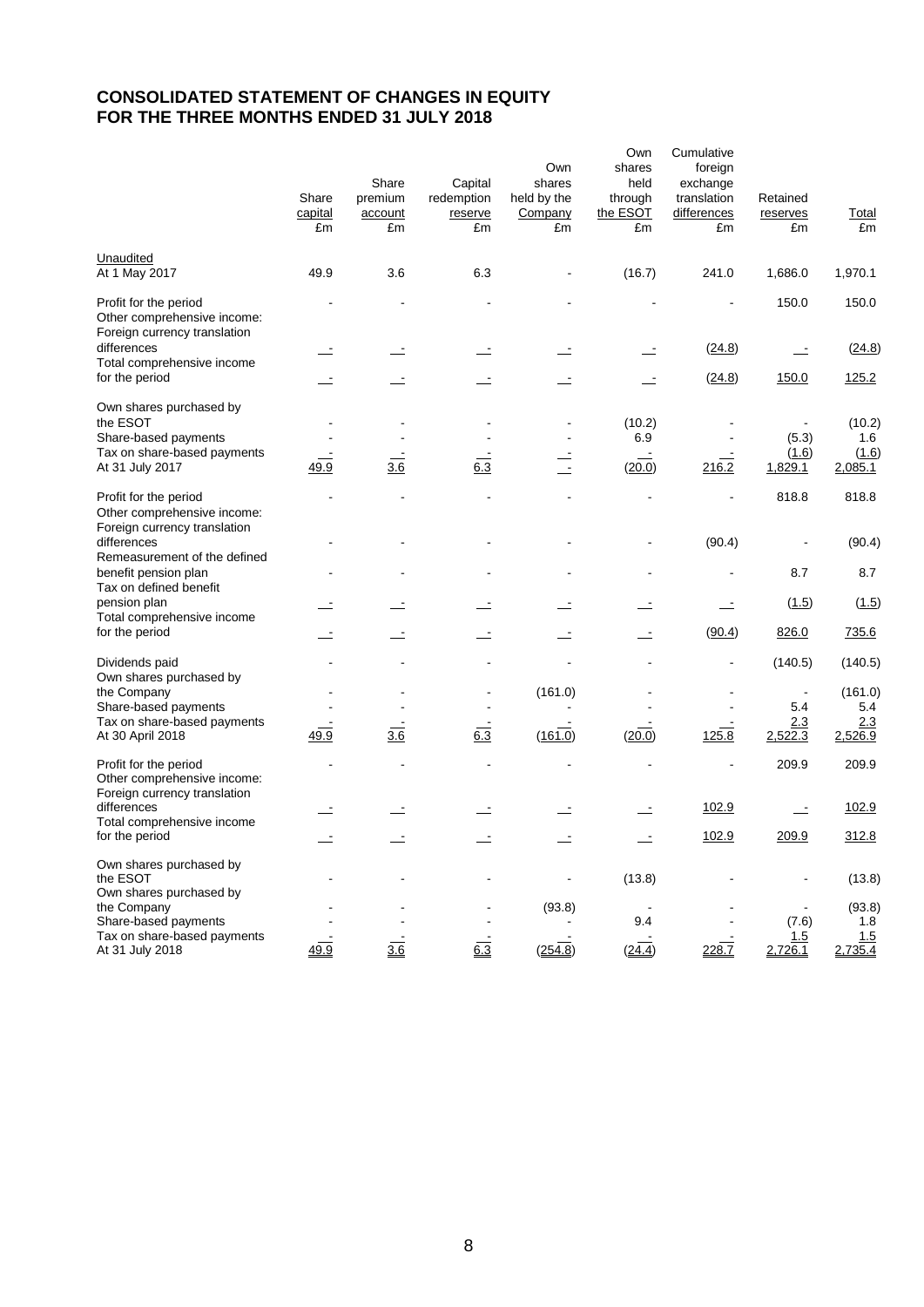# **CONSOLIDATED CASH FLOW STATEMENT FOR THE THREE MONTHS ENDED 31 JULY 2018**

|                                                                    |             | Unaudited        |
|--------------------------------------------------------------------|-------------|------------------|
|                                                                    | 2018        | 2017             |
|                                                                    | £m          | £m               |
| Cash flows from operating activities                               |             |                  |
| Cash generated from operations before exceptional                  |             |                  |
| items and changes in rental equipment                              | 437.1       | 382.9            |
| Payments for rental property, plant and equipment                  | (388.8)     | (306.4)          |
| Proceeds from disposal of rental property, plant and equipment     | <u>43.6</u> | <u>48.5</u>      |
| Cash generated from operations                                     | 91.9        | 125.0            |
| Financing costs paid (net)                                         | (13.0)      | (32.8)           |
| Tax paid (net)                                                     | (2.7)       | (9.7)            |
| Net cash generated from operating activities                       | 76.2        | 82.5             |
| Cash flows from investing activities                               |             |                  |
| Acquisition of businesses                                          | (115.9)     | (120.0)          |
| Payments for non-rental property, plant and equipment              | (26.9)      | (34.3)           |
| Proceeds from disposal of non-rental property, plant and equipment | <u>1.7</u>  | <u>2.8</u>       |
| Net cash used in investing activities                              | (141.1)     | (151.5)          |
| <b>Cash flows from financing activities</b>                        |             |                  |
| Drawdown of loans                                                  | 713.1       | 117.2            |
| Redemption of loans                                                | (550.3)     | (36.0)           |
| Capital element of finance lease payments                          | (0.3)       | (0.9)            |
| Purchase of own shares by the ESOT                                 | (13.8)      | (10.2)           |
| Purchase of own shares by the Company                              | (93.1)      |                  |
| Net cash generated from financing activities                       | 55.6        | 70.1             |
| (Decrease)/increase in cash and cash equivalents                   | (9.3)       | 1.1              |
| Opening cash and cash equivalents                                  | 19.1        | 6.3              |
| Effect of exchange rate difference                                 | 0.3         |                  |
| <b>Closing cash and cash equivalents</b>                           | 10.1        | $\overline{7.4}$ |
| Reconciliation of net cash flows to net debt                       |             |                  |
| Decrease/(increase) in cash in the period                          | 9.3         | (1.1)            |
| Increase in debt through cash flow                                 | 162.5       | 80.3             |
| Change in net debt from cash flows                                 | 171.8       | 79.2             |
| Debt acquired                                                      | 26.9        |                  |
| Exchange differences                                               | 121.5       | (40.0)           |
| Non-cash movements:                                                |             |                  |
| - deferred costs of debt raising                                   | 0.9         | 0.6              |
| - capital element of new finance leases                            | 0.3         | <u> 1.3</u>      |
| Increase in net debt in the period                                 | 321.4       | 41.1             |
| Net debt at 1 May                                                  | 2,712.0     | 2,527.7          |
| Net debt at 31 July                                                | 3.033.4     | 2,568.8          |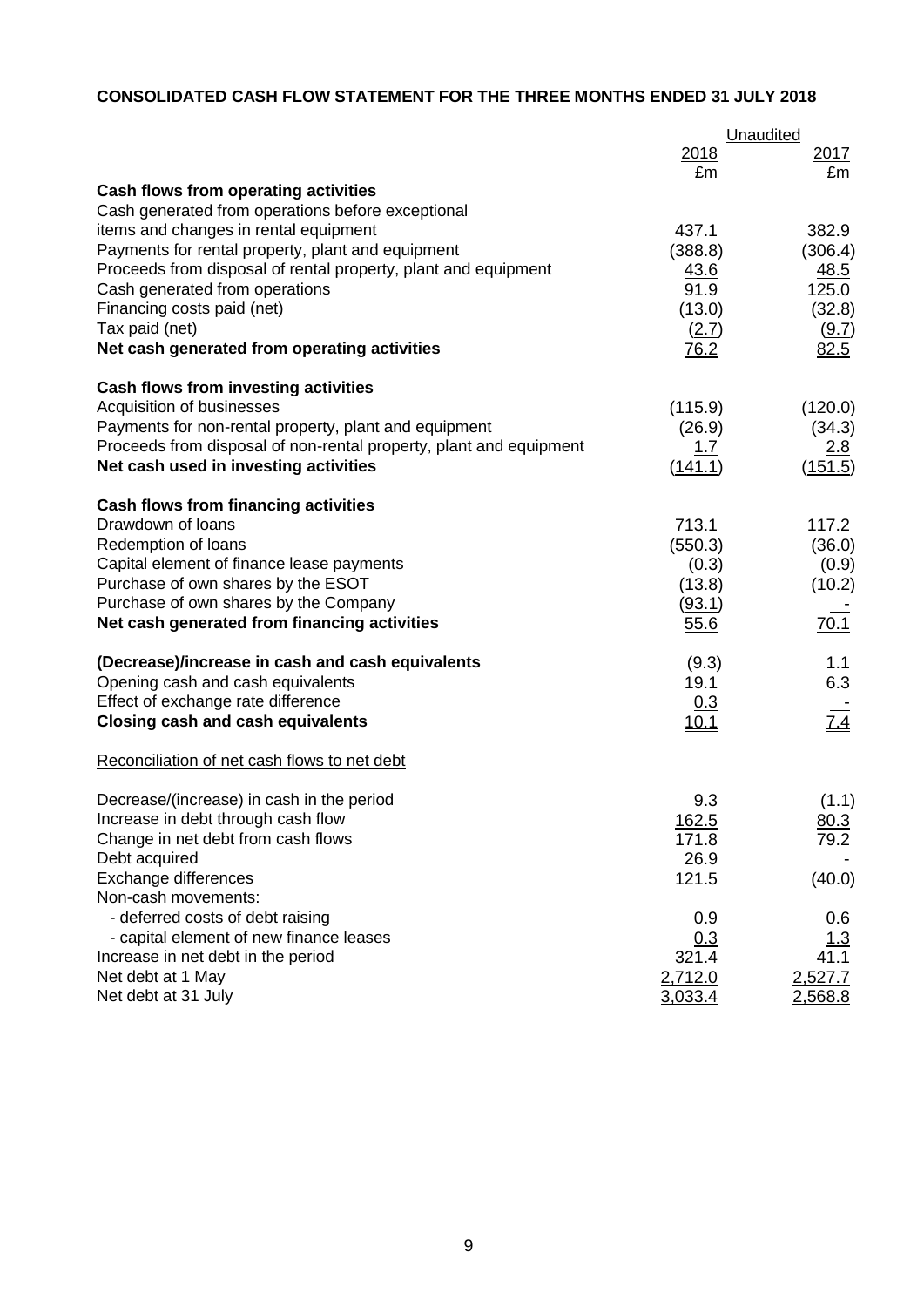### 1. General information

Ashtead Group plc ('the Company') is a company incorporated and domiciled in England and Wales and listed on the London Stock Exchange. The condensed consolidated interim financial statements as at, and for the three months ended, 31 July 2018 comprise the Company and its subsidiaries ('the Group').

The condensed consolidated interim financial statements for the three months ended 31 July 2018 were approved by the directors on 10 September 2018.

The condensed consolidated interim financial statements do not constitute statutory accounts as defined in Section 434 of the Companies Act 2006. The statutory accounts for the year ended 30 April 2018 were approved by the directors on 18 June 2018 and have been mailed to shareholders and filed with the Registrar of Companies. The auditor's report on those accounts was unqualified, did not include a reference to any matter by way of emphasis and did not contain a statement under Section 498(2) or (3) of the Companies Act 2006.

### 2. Basis of preparation

The condensed consolidated interim financial statements for the three months ended 31 July 2018 have been prepared in accordance with the Disclosure and Transparency Rules of the United Kingdom's Financial Conduct Authority and relevant International Financial Reporting Standards ('IFRS') as adopted by the European Union (including IAS 34, Interim Financial Reporting). The condensed consolidated interim financial statements should be read in conjunction with the Group's Annual Report and Accounts for the year ended 30 April 2018.

The following new standards are mandatory for the first time for the financial year beginning 1 May 2018:

 IFRS 9, 'Financial instruments' ('IFRS 9'), relates to the classification, measurement and recognition of financial assets and liabilities, impairment of financial assets and hedge accounting.

There have been no changes to the classification or measurement of the Group's financial assets or liabilities as a result of our adoption of IFRS 9, and no changes to the Group's level of provisioning as a result of our adoption of IFRS 9. The Group has no current arrangements to which it applies hedge accounting.

• IFRS 15, 'Revenue from Contracts with Customers' ('IFRS 15'), provides a five-step model of accounting for revenue recognition which includes identifying the contract, identifying performance obligations, determining the transaction price, allocating the transaction price to different performance obligations and the timing of recognition of revenue in connection to different performance obligations.

The Group's adoption of IFRS 15 has had no impact as our accounting policies were already in line with IFRS 15.

The Directors have adopted various alternative performance measures to provide additional useful information on the underlying trends, performance and position of the Group. The alternative performance measures are not defined by IFRS and therefore may not be directly comparable with other companies' alternative performance measures, but are defined within these condensed consolidated interim financial statements and summarised in the Glossary on page 25.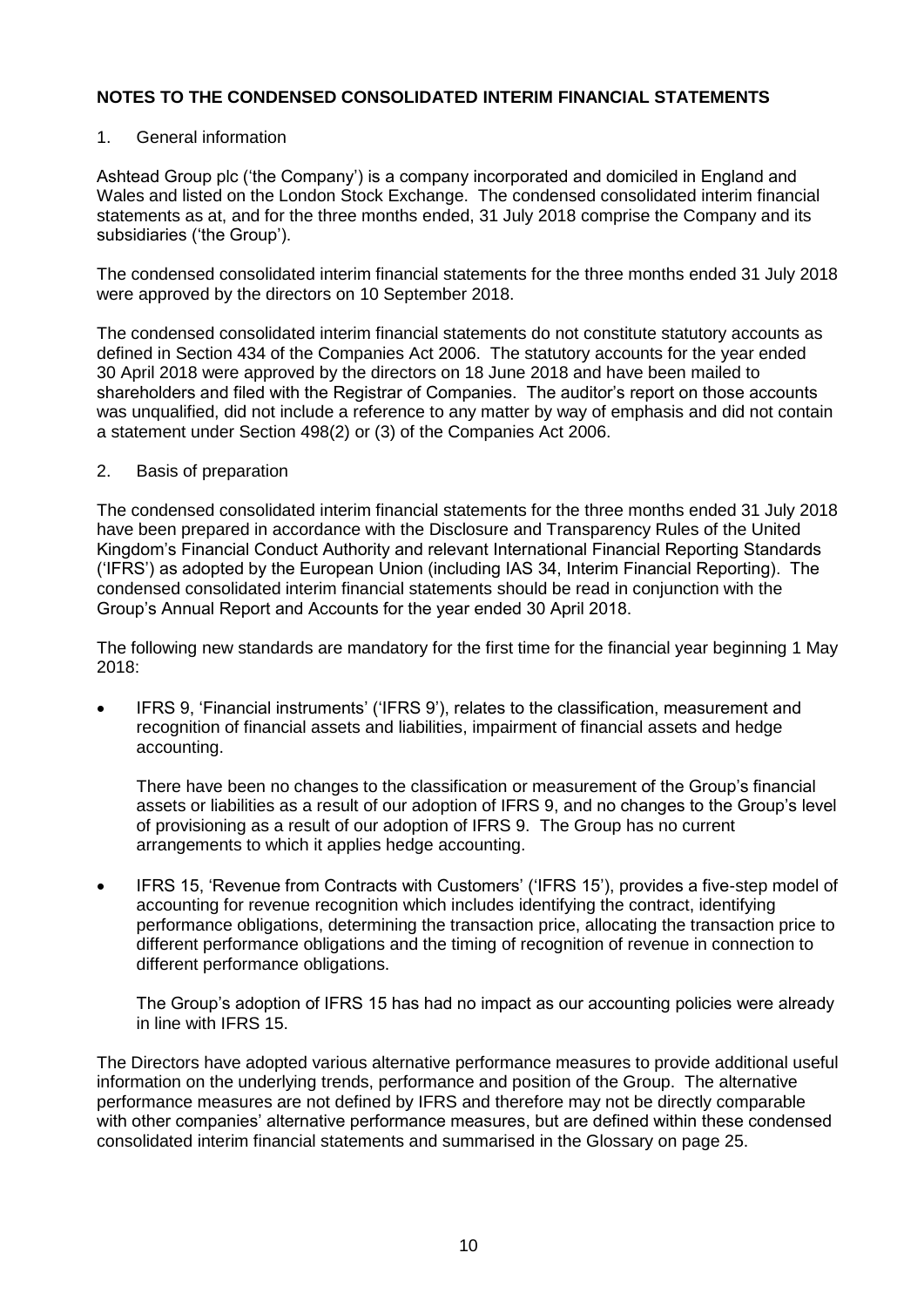### 2. Basis of preparation (continued)

The condensed consolidated interim financial statements have been prepared on the going concern basis. The Group's internal budgets and forecasts of future performance, available financing facilities and facility headroom (see note 10), provide a reasonable expectation that the Group has adequate resources to continue in operation for the foreseeable future and consequently the going concern basis continues to be appropriate in preparing the condensed consolidated interim financial statements.

The exchange rates used in respect of the US dollar (\$) and Canadian dollar (C\$) are:

|                                            | US dollar |      | Canadian dollar |              |
|--------------------------------------------|-----------|------|-----------------|--------------|
|                                            | 2018      | 2017 | 2018            | <u> 2017</u> |
| Average for the three months ended 31 July | 1.33      | 1.29 | 1.74            | 1.71         |
| At 30 April                                | 1.38      | 1.29 | 1.77            | 1.77         |
| At 31 July                                 | 1.31      | 1.32 | 1.71            | 1.65         |

### 3. Segmental analysis

### **Three months to 31 July 2018**

|                                                                                                                                           |                  |                     | Sunbelt      | Corporate   |                                                       |
|-------------------------------------------------------------------------------------------------------------------------------------------|------------------|---------------------|--------------|-------------|-------------------------------------------------------|
|                                                                                                                                           | Sunbelt US<br>£m | A-Plant<br>£m       | Canada<br>£m | items<br>£m | Group<br>£m                                           |
| Revenue                                                                                                                                   |                  |                     |              |             |                                                       |
| Rental revenue<br>Sale of new equipment, merchandise and                                                                                  | 814.9            | 110.2               | 35.9         | ٠           | 961.0                                                 |
| consumables                                                                                                                               | 23.2             | 9.7                 | 5.6          |             | 38.5                                                  |
| Sale of used rental equipment                                                                                                             | 39.3<br>877.4    | <u>5.7</u><br>125.6 | 2.9<br>44.4  |             | 47.9<br>1,047.4                                       |
| Segment result<br>Amortisation<br>Net financing costs<br>Profit before taxation<br>Taxation<br>Profit attributable to equity shareholders | 289.9            | 22.2                | 8.3          | (4.0)       | 316.4<br>(11.2)<br>(30.8)<br>274.4<br>(64.5)<br>209.9 |

#### **Three months to 31 July 2017**

|                                                                                                                                                                 | Sunbelt US<br>£m | A-Plant<br>£m | Sunbelt<br>Canada<br>£m | Corporate<br>items<br>£m | Group<br>£m                                                        |
|-----------------------------------------------------------------------------------------------------------------------------------------------------------------|------------------|---------------|-------------------------|--------------------------|--------------------------------------------------------------------|
| Revenue                                                                                                                                                         |                  |               |                         |                          |                                                                    |
| Rental revenue                                                                                                                                                  | 711.6            | 106.7         | 10.5                    |                          | 828.8                                                              |
| Sale of new equipment, merchandise and                                                                                                                          |                  |               |                         |                          |                                                                    |
| consumables                                                                                                                                                     | 22.2             | 8.3           | 0.4                     |                          | 30.9                                                               |
| Sale of used rental equipment                                                                                                                                   | 16.0             | 3.8           | 0.6                     |                          | 20.4                                                               |
|                                                                                                                                                                 | 749.8            | 118.8         | 11.5                    |                          | 880.1                                                              |
| Operating profit before amortisation<br>Amortisation<br>Net financing costs<br>Profit before taxation<br>Taxation<br>Profit attributable to equity shareholders | 245.2            | 22.4          | 2.4                     | (3.5)                    | 266.5<br>(9.6)<br><u>(28.0)</u><br>228.9<br><u>(78.9)</u><br>150.0 |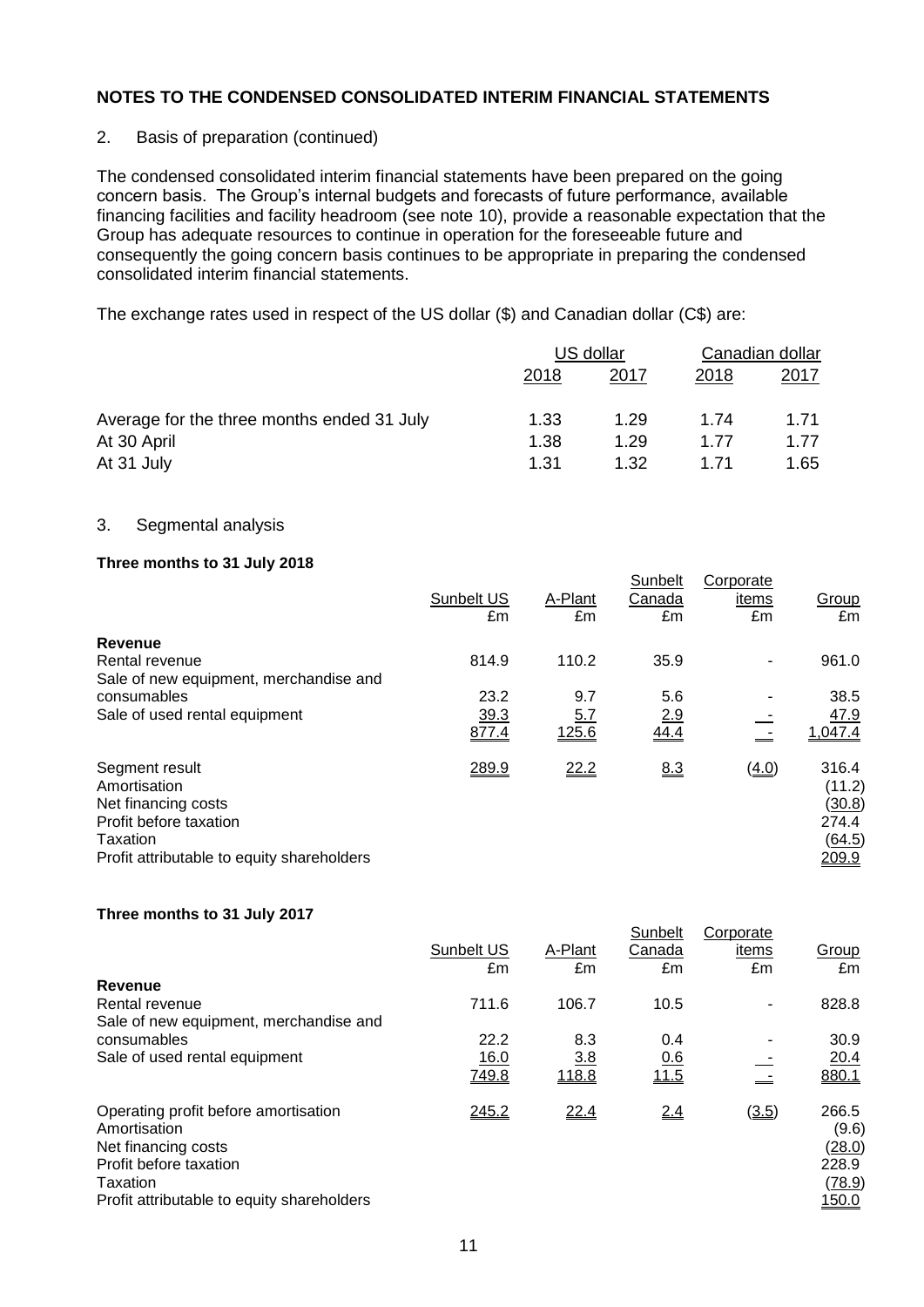# 3. Segmental analysis (continued)

| At 31 July 2018<br>Segment assets<br>Cash<br><b>Taxation assets</b><br>Total assets  | 6,144.3 | 866.5 | 446.9 | $Q_4$ | 7,458.1<br>10.1<br>20.6<br>7,488.8 |
|--------------------------------------------------------------------------------------|---------|-------|-------|-------|------------------------------------|
| At 30 April 2018<br>Segment assets<br>Cash<br><b>Taxation assets</b><br>Total assets | 5,507.6 | 847.3 | 344.6 | 0.5   | 6,700.0<br>19.1<br>23.9<br>6,743.0 |

#### 4. Operating costs and other income

|                                         |                                     | <u> 2018</u>                 |              |                                     | <u>2017</u>        |              |
|-----------------------------------------|-------------------------------------|------------------------------|--------------|-------------------------------------|--------------------|--------------|
|                                         | <b>Before</b><br>amortisation<br>£m | Amortisation<br>£m           | Total<br>£m  | <b>Before</b><br>amortisation<br>£m | Amortisation<br>£m | Total<br>£m  |
| Three months to 31 July<br>Staff costs: |                                     |                              |              |                                     |                    |              |
| <b>Salaries</b>                         | 211.5                               | $\qquad \qquad \blacksquare$ | 211.5        | 186.1                               |                    | 186.1        |
| Social security costs                   | 16.1                                |                              | 16.1         | 14.1                                |                    | 14.1         |
| Other pension costs                     | 3.9                                 |                              | 3.9          | 3.4                                 |                    | 3.4          |
|                                         | 231.5                               |                              | 231.5        | 203.6                               |                    | 203.6        |
| Used rental equipment sold              | 39.4                                |                              | 39.4         | <u>19.4</u>                         |                    | <u>19.4</u>  |
| Other operating costs:                  |                                     |                              |              |                                     |                    |              |
| Vehicle costs                           | 62.5                                |                              | 62.5         | 49.2                                |                    | 49.2         |
| Spares, consumables & external repairs  | 50.5                                |                              | 50.5         | 44.2                                |                    | 44.2         |
| <b>Facility costs</b>                   | 28.9                                |                              | 28.9         | 25.8                                |                    | 25.8         |
| Other external charges                  | 130.9                               |                              | 130.9        | <u>106.8</u>                        |                    | 106.8        |
|                                         | 272.8                               |                              | 272.8        | 226.0                               |                    | 226.0        |
| Depreciation and amortisation:          |                                     |                              |              |                                     |                    |              |
| Depreciation                            | 187.3                               |                              | 187.3        | 164.6                               |                    | 164.6        |
| Amortisation of intangibles             |                                     | <u>11.2</u>                  | <u>11.2</u>  |                                     | <u>9.6</u>         | 9.6          |
|                                         | 187.3                               | 11.2                         | 198.5        | 164.6                               | 9.6                | <u>174.2</u> |
|                                         | 731.0                               | <u> 11.2</u>                 | <u>742.2</u> | 613.6                               | 9.6                | 623.2        |

#### 5. Amortisation

Amortisation relates to the periodic write-off of intangible assets. The Group believes this item should be disclosed separately within the consolidated income statement to assist in the understanding of the financial performance of the Group. Underlying profit and earnings per share are stated before amortisation of intangibles.

|                             | Three months to 31 July |       |
|-----------------------------|-------------------------|-------|
|                             | 2018                    | 2017  |
|                             | £m                      | £m    |
| Amortisation of intangibles | 11.2                    | 9.6   |
| Taxation                    | <u>(2.7)</u>            | (3.1) |
|                             | 8.5                     | 6.5   |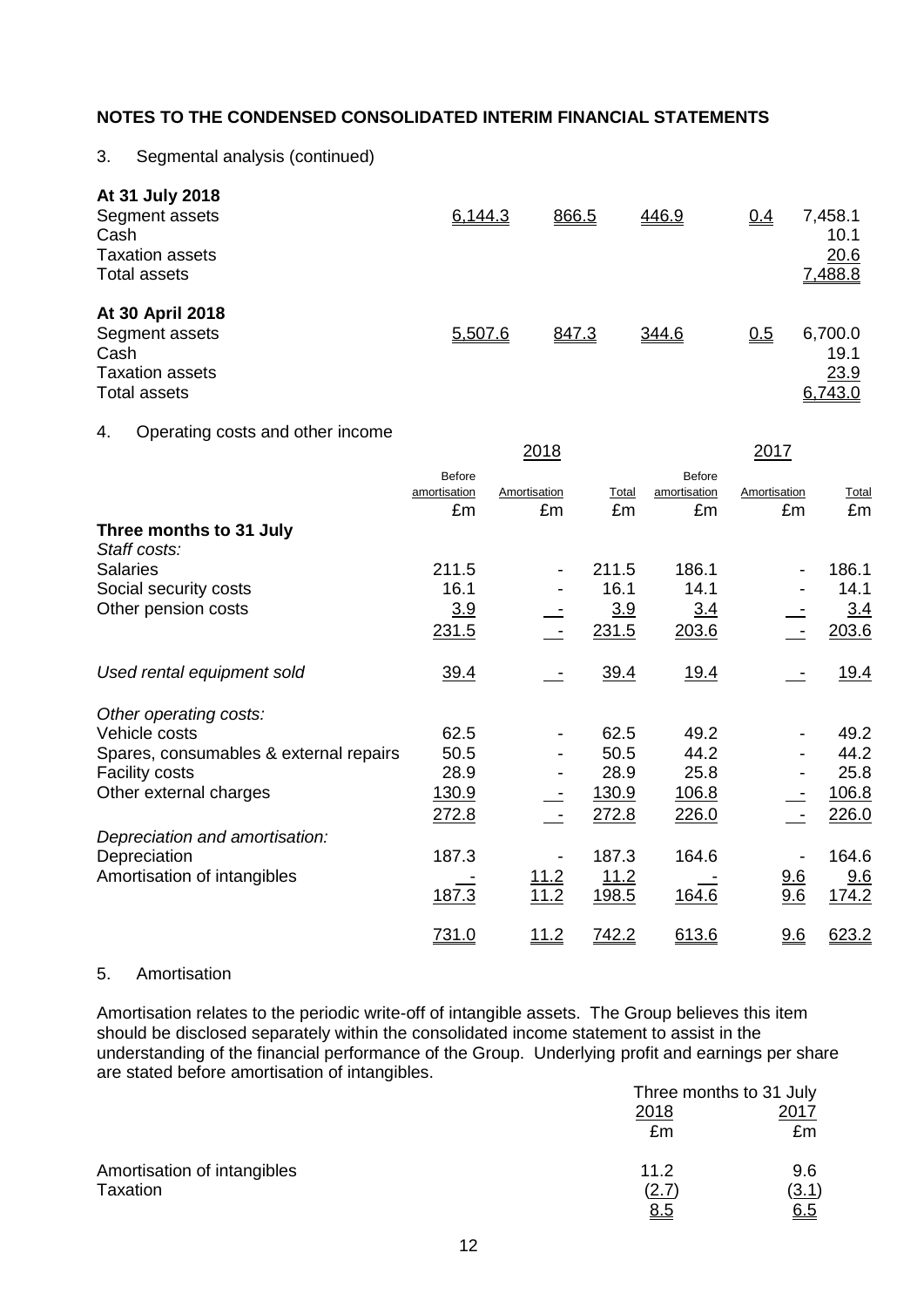#### 6. Interest expense

|                                                          | Three months to 31 July |               |
|----------------------------------------------------------|-------------------------|---------------|
|                                                          | 2018                    | <u> 2017 </u> |
|                                                          | £m                      | £m            |
| Bank interest payable                                    | 14.4                    | 10.4          |
| Interest payable on second priority senior secured notes | 15.2                    | 16.8          |
| Interest payable on finance leases                       | 0.1                     | 0.1           |
| Non-cash unwind of discount on provisions                | 0.2                     | 0.1           |
| Amortisation of deferred debt raising costs              | 0.9                     | 0.6           |
|                                                          | 30.8                    | 28.0          |

# 7. Taxation

The tax charge for the period has been computed using a tax rate of 25% in the US (2017: 38%), 19% in the UK (2017: 19%) and 27% in Canada (2017: 27%). The blended rate for the Group as a whole is 24% (2017: 34%).

The tax charge of £67m (2017: £82m) on the underlying profit before taxation of £286m (2017: £238m) can be explained as follows:

|                                                     | Three months to 31 July |                  |
|-----------------------------------------------------|-------------------------|------------------|
|                                                     | 2018                    | <u>2017</u>      |
|                                                     | £m                      | £m               |
| <b>Current tax</b>                                  |                         |                  |
| - current tax on income for the period              | 18.5                    | 49.2             |
| - adjustments to prior year                         | (4.0)                   |                  |
|                                                     | 14.5                    | $\frac{49.2}{ }$ |
| Deferred tax                                        |                         |                  |
| - origination and reversal of temporary differences | 50.4                    | 32.8             |
| - adjustments to prior year                         | 2.3                     |                  |
|                                                     | 52.7                    | 32.8             |
| Tax on underlying activities                        | 67.2                    | 82.0             |
|                                                     |                         |                  |
| Comprising:                                         |                         |                  |
| - UK                                                | 4.6                     | 5.0              |
| - US                                                | 61.2                    | 76.9             |
| - Canada                                            | <u> 1.4</u>             | 0.1              |
|                                                     | 67.2                    | 82.0             |

In addition, the tax credit of £3m (2017: £3m) on amortisation of £11m (2017: £10m) consists of a deferred tax credit of £1m (2017: £nil) relating to the UK, £1m (2017: £2m) relating to the US and £1m (2017: £nil) relating to Canada.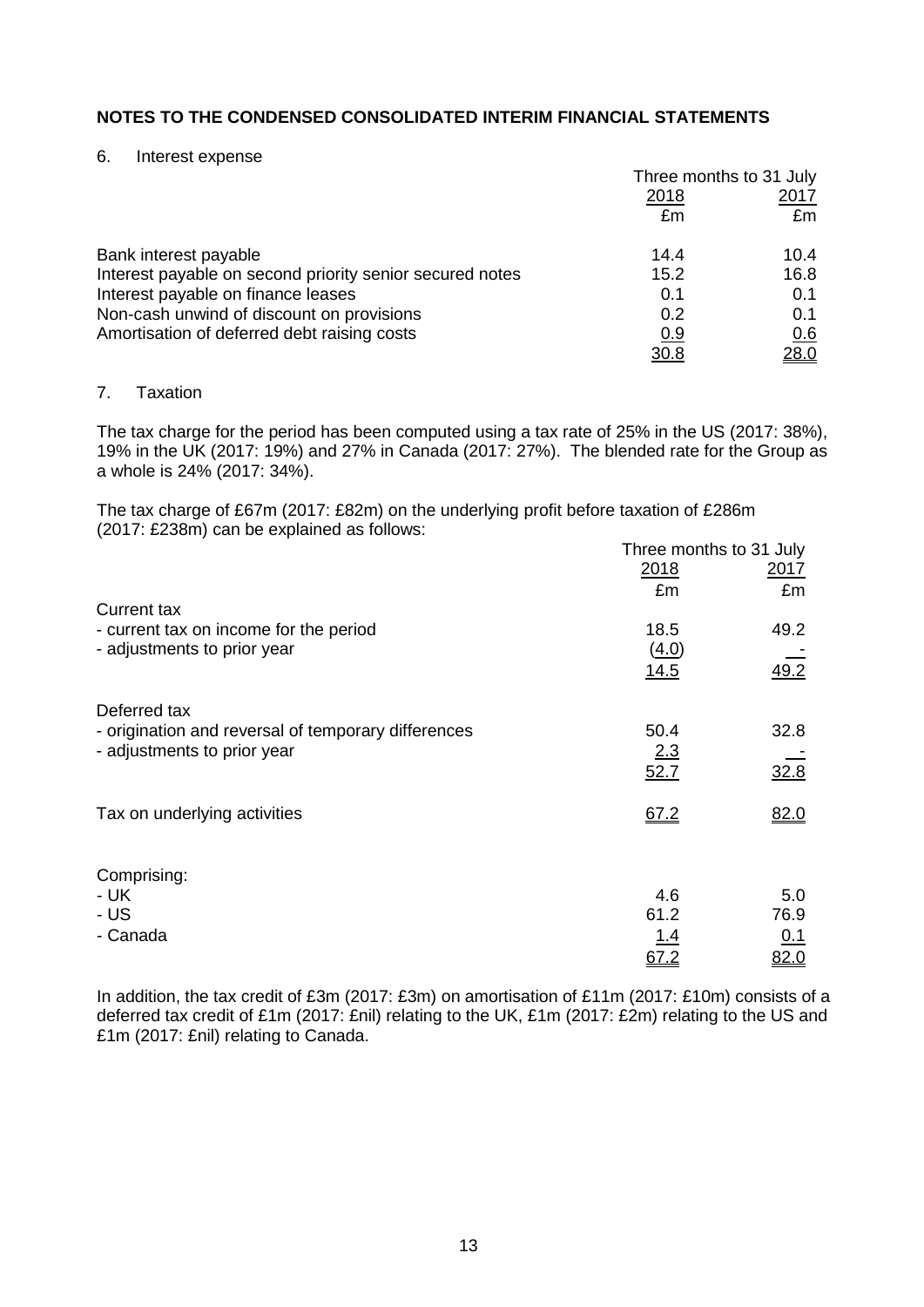### 8. Earnings per share

Basic and diluted earnings per share for the three months ended 31 July 2018 have been calculated based on the profit for the relevant period and the weighted average number of ordinary shares in issue during that period (excluding shares held by the Company and the ESOT over which dividends have been waived). Diluted earnings per share is computed using the result for the relevant period and the diluted number of shares (ignoring any potential issue of ordinary shares which would be anti-dilutive). These are calculated as follows:

|                                               | Three months to 31 July<br>2018 | 2017         |
|-----------------------------------------------|---------------------------------|--------------|
| Profit for the financial period (£m)          | <u>209.9</u>                    | <u>150.0</u> |
| Weighted average number of shares (m) - basic | <u>487.7</u>                    | <u>497.5</u> |
| - diluted                                     | 489.9                           | 499.6        |
| Basic earnings per share                      | 43.0p                           | <u>30.2p</u> |
| Diluted earnings per share                    | <u>42.8p</u>                    | <u>30.0p</u> |

Underlying earnings per share (defined in any period as the earnings before amortisation of intangibles for that period divided by the weighted average number of shares in issue in that period) may be reconciled to the basic earnings per share as follows:

|                                                      | Three months to 31 July<br><u>2018</u> |                                   |
|------------------------------------------------------|----------------------------------------|-----------------------------------|
| Basic earnings per share                             | 43.0p                                  | <u> 2017</u><br>30.2 <sub>p</sub> |
| Amortisation of intangibles                          | 2.3p                                   | 1.9 <sub>p</sub>                  |
| Tax on amortisation<br>Underlying earnings per share | (0.5p)<br><u>44.8p</u>                 | (0.6p)<br>31.5p                   |

#### 9. Property, plant and equipment

|                     |           | 2018    |           | 2017           |
|---------------------|-----------|---------|-----------|----------------|
|                     | Rental    |         | Rental    |                |
|                     | equipment | Total   | equipment | <u>Total</u>   |
| Net book value      | £m        | £m      | £m        | £m             |
| At 1 May            | 4,430.5   | 4,882.0 | 4,092.8   | 4,504.6        |
| Exchange difference | 191.2     | 209.5   | (58.1)    | (63.4)         |
| Reclassifications   | (0.6)     |         | (0.3)     |                |
| <b>Additions</b>    | 437.1     | 464.8   | 341.8     | 376.7          |
| Acquisitions        | 78.3      | 87.8    | 66.0      | 69.0           |
| <b>Disposals</b>    | (39.7)    | (41.2)  | (18.9)    | (21.2)         |
| Depreciation        | (165.2)   | (187.3) | (144.7)   | (164.6)        |
| At 31 July          | 4,931.6   | 5,415.6 | 4,278.6   | <u>4,701.1</u> |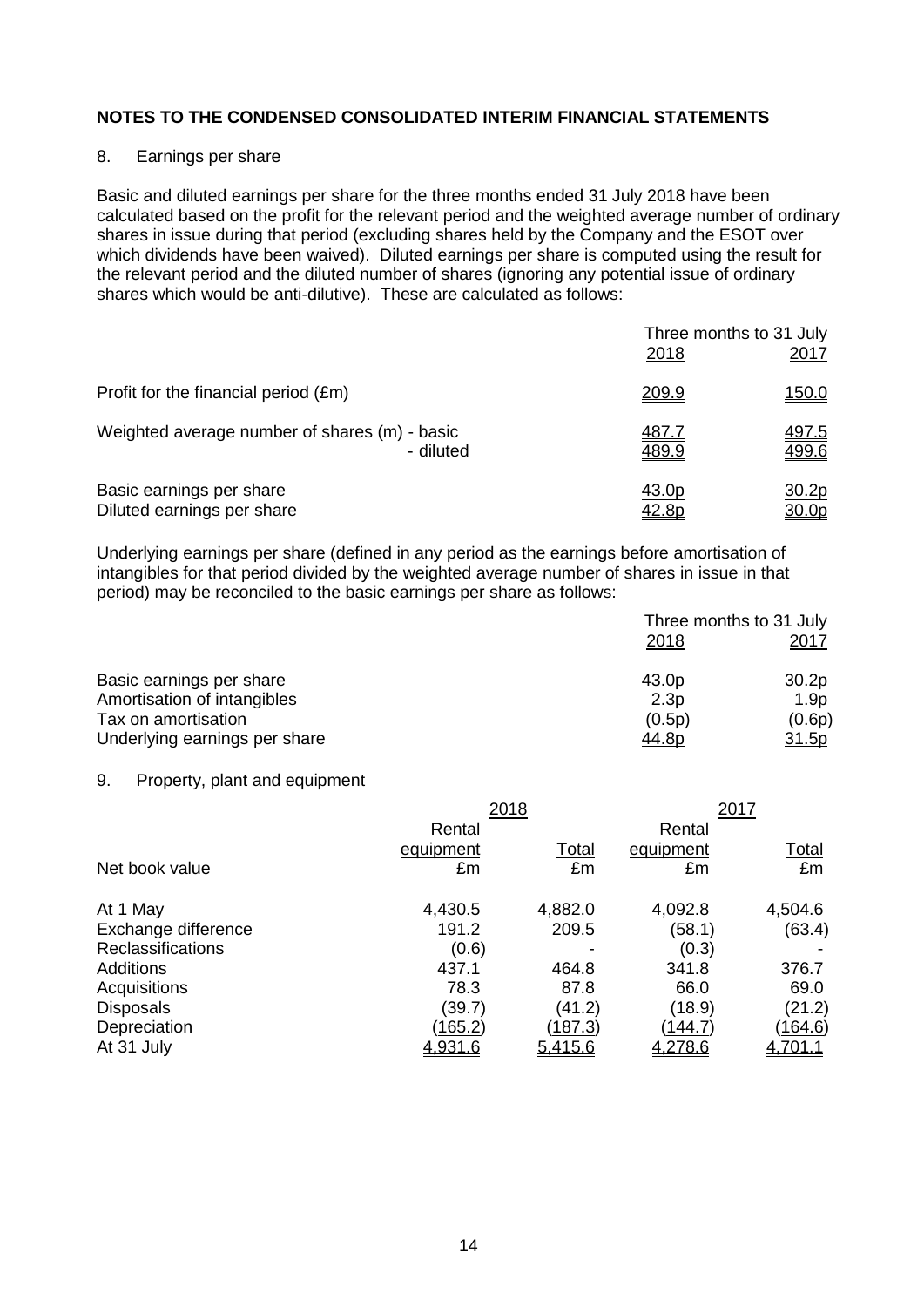#### 10. Borrowings

|                                                       | 31 July<br>2018 | 30 April<br>2018 |
|-------------------------------------------------------|-----------------|------------------|
|                                                       | £m              | £m               |
| <b>Current</b>                                        |                 |                  |
| Finance lease obligations                             | <u>2.7</u>      | 2.7              |
| <b>Non-current</b>                                    |                 |                  |
| First priority senior secured bank debt               | 1,309.0         | 1,508.5          |
| Finance lease obligations                             | 2.7             | 2.6              |
| 5.625% second priority senior secured notes, due 2024 | 376.5           | 358.4            |
| 4.125% second priority senior secured notes, due 2025 | 451.3           | 429.5            |
| 5.250% second priority senior secured notes, due 2026 | 450.2           |                  |
| 4.375% second priority senior secured notes, due 2027 | 451.1           | 429.4            |
|                                                       | 3,040.8         | 2,728.4          |

The senior secured bank debt and the senior secured notes are secured by way of, respectively, first and second priority fixed and floating charges over substantially all the Group's property, plant and equipment, inventory and trade receivables.

In July, the Group issued \$600m 5.25% senior secured notes maturing in August 2026. The proceeds of the issue were used to pay related fees and expenses and repay an element of the amount outstanding under the senior credit facility.

Under the terms of our asset-based senior credit facility, \$3.1bn is committed until July 2022. The \$500m 5.625% senior secured notes mature in October 2024, the \$600m 4.125% senior secured notes mature in August 2025, the \$600m 5.25% senior secured notes mature in August 2026 and the \$600m 4.375% senior secured notes mature in August 2027. Our debt facilities therefore remain committed for the long term, with an average maturity of six years. The weighted average interest cost of these facilities (including non-cash amortisation of deferred debt raising costs) is less than 5%. The terms of the senior secured notes are such that financial performance covenants are only measured at the time new debt is raised.

There is one financial performance covenant under the first priority senior credit facility. That is, the fixed charge ratio (comprising LTM EBITDA before exceptional items less LTM net capital expenditure paid in cash over the sum of scheduled debt repayments plus cash interest, cash tax payments and dividends paid in the last twelve months) which must be equal to, or greater than, 1.0. This covenant does not apply when availability exceeds \$310m. As a matter of good practice, we calculate the covenant ratio each quarter. At 31 July 2018, the fixed charge ratio exceeded the covenant requirement.

At 31 July 2018, availability under the senior secured bank facility was \$1,468m (\$1,115m at 30 April 2018), with an additional \$2,703m of suppressed availability, meaning that the covenant did not apply at 31 July 2018 and is unlikely to apply in forthcoming quarters.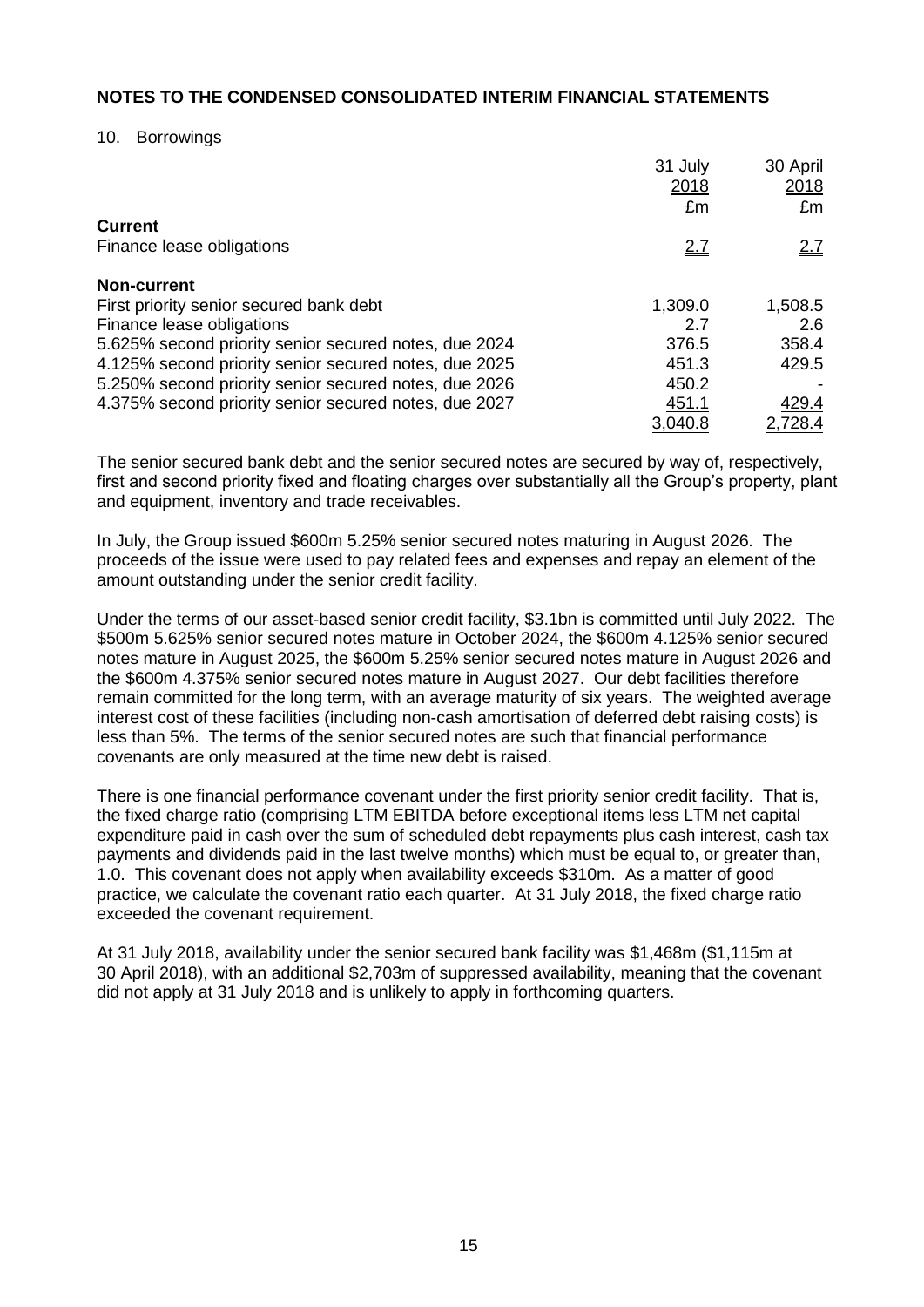### 10. Borrowings (continued)

#### Fair value of financial instruments

At 31 July 2018, the Group had no derivative financial instruments.

With the exception of the Group's second priority senior secured notes detailed in the table below, the carrying value of non-derivative financial assets and liabilities is considered to equate materially to their fair value.

|                                   | At 31 July 2018 |                | At 30 April 2018 |                |
|-----------------------------------|-----------------|----------------|------------------|----------------|
|                                   | <b>Book</b>     | Fair           | <b>Book</b>      | Fair           |
|                                   | value           | value          | value            | value          |
|                                   | £m              | £m             | £m               | £m             |
| - 5.625% senior secured notes     | 381.2           | 391.7          | 363.0            | 374.7          |
| - 4.125% senior secured notes     | 457.4           | 433.4          | 435.5            | 413.8          |
| - 4.375% senior secured notes     | 457.4           | 433.4          | 435.5            | 407.2          |
| - 5.250% senior secured notes     | 457.4           | 460.3          |                  |                |
|                                   | 1,753.4         | 1,718.8        | 1,234.0          | 1,195.7        |
| Deferred costs of raising finance | (24.3)          |                | (16.7)           |                |
|                                   | <u>1,729.1</u>  | <u>1,718.8</u> | 1,217.3          | <u>1,195.7</u> |

The fair value of the second priority senior secured notes has been calculated using quoted market prices at 31 July 2018.

#### 11. Share capital

Ordinary shares of 10p each:

|                       | 31 July     | 30 April    | 31 July     | 30 April    |
|-----------------------|-------------|-------------|-------------|-------------|
|                       | 2018        | 2018        | <u>2018</u> | 2018        |
|                       | Number      | Number      | £m          | £m          |
| Issued and fully paid | 499,225,712 | 499,225,712 | <u>49.9</u> | <u>49.9</u> |

During the period, the Company purchased 4.1m ordinary shares at a total cost of £94m under the share buyback programme announced in December 2017, which are held in treasury. At 31 July 2018, 12.0m (April 2018: 7.9m) shares were held by the Company and a further 1.6m (April 2018: 1.7m) shares were held by the Company's Employee Share Ownership Trust.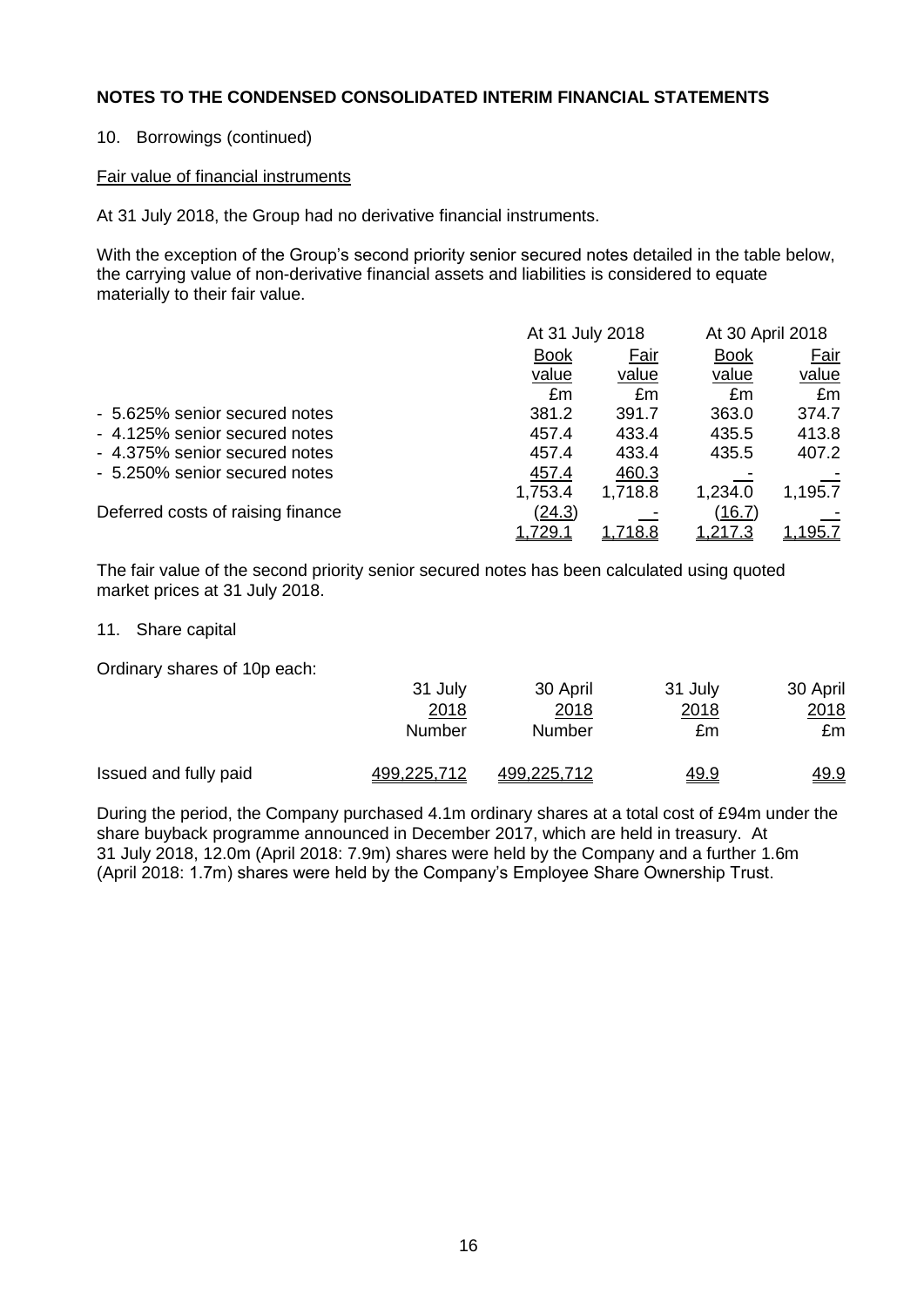12. Notes to the cash flow statement

|                                                            | Three months to 31 July |            |
|------------------------------------------------------------|-------------------------|------------|
|                                                            | 2018                    | 2017       |
|                                                            | £m                      | £m         |
| Cash flow from operating activities<br>a)                  |                         |            |
| Operating profit before exceptional items and amortisation | 316.4                   | 266.5      |
| Depreciation                                               | 187.3                   | 164.6      |
| EBITDA before exceptional items                            | 503.7                   | 431.1      |
| Profit on disposal of rental equipment                     | (8.5)                   | (1.0)      |
| Profit on disposal of other property, plant and equipment  |                         | (0.3)      |
| (Increase)/decrease in inventories                         | (3.6)                   | 0.4        |
| Increase in trade and other receivables                    | (60.6)                  | (44.1)     |
| Increase/(decrease) in trade and other payables            | 4.3                     | (4.8)      |
| Other non-cash movements                                   | 1.8                     | <u>1.6</u> |
| Cash generated from operations before exceptional items    |                         |            |
| and changes in rental equipment                            |                         | 382.9      |

# b) Analysis of net debt

Net debt consists of total borrowings less cash and cash equivalents. Borrowings exclude accrued interest. Foreign currency denominated balances are retranslated to pounds sterling at rates of exchange ruling at the balance sheet date.

|                                                       |                    |              |              | Non-cash movements |            |         |  |
|-------------------------------------------------------|--------------------|--------------|--------------|--------------------|------------|---------|--|
|                                                       | 1 May              | Cash         | Exchange     | Debt               | Other      | 31 July |  |
|                                                       | 2018               | flow         | movement     | acquired           | movements  | 2018    |  |
|                                                       | £m                 | £m           | £m           | £m                 | £m         | £m      |  |
| Short-term borrowings                                 | 2.7                | (8.3)        |              | 7.9                | 0.4        | 2.7     |  |
| Long-term borrowings<br><b>Total liabilities from</b> | 2,728.4            | <u>170.8</u> | <u>121.8</u> | <u>19.0</u>        | 0.8        | 3,040.8 |  |
| financing activities                                  | 2,731.1            | 162.5        | 121.8        | 26.9               | 1.2        | 3,043.5 |  |
| Cash and cash equivalents                             | (19.1)             | 9.3          | (0.3)        |                    |            | (10.1)  |  |
| Net debt                                              | 2,712.0            | <u>171.8</u> | <u>121.5</u> | 26.9               | 1.2        | 3,033.4 |  |
|                                                       | Non-cash movements |              |              |                    |            |         |  |
|                                                       | 1 May              | Cash         | Exchange     | Debt               | Other      | 31 July |  |
|                                                       | 2017               | flow         | movement     | acquired           | movements  | 2017    |  |
|                                                       | £m                 | £m           | £m           | £m                 | £m         | £m      |  |
| Short-term borrowings                                 | 2.6                | (0.9)        |              |                    | 0.9        | 2.6     |  |
| Long-term borrowings                                  | 2,531.4            | 81.2         | (40.0)       |                    | <u>1.0</u> | 2,573.6 |  |
| <b>Total liabilities from</b>                         |                    |              |              |                    |            |         |  |
| financing activities                                  | 2,534.0            | 80.3         | (40.0)       |                    | 1.9        | 2,576.2 |  |
| Cash and cash equivalents                             | <u>(6.3)</u>       | (1.1)        |              |                    |            | (7.4)   |  |
| Net debt                                              |                    |              |              |                    |            |         |  |

Details of the Group's cash and debt are given in the Review of Balance Sheet and Cash Flow accompanying these condensed consolidated interim financial statements.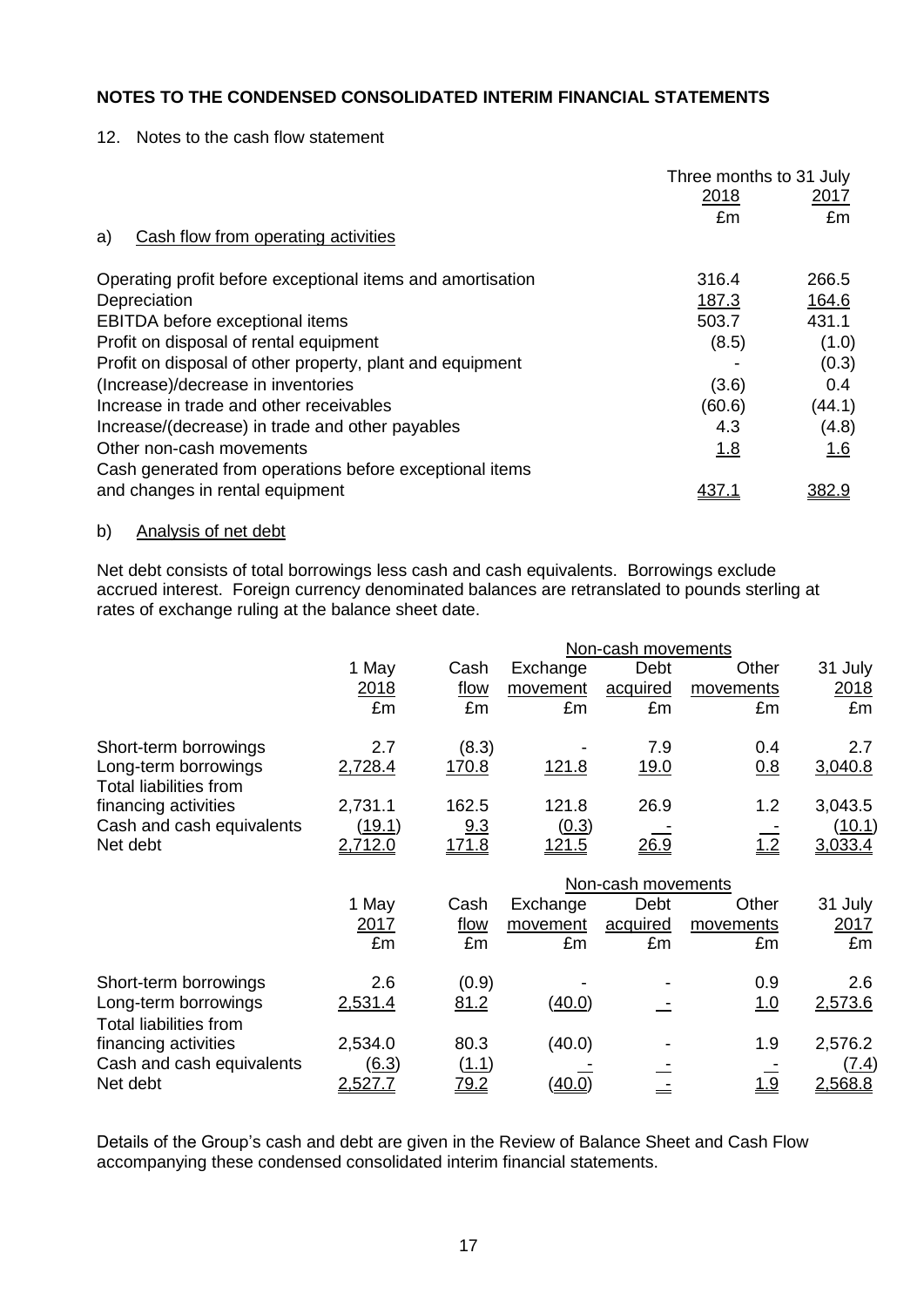12. Notes to the cash flow statement (continued)

c) Acquisitions

|                              | Three months to 31 July |            |  |
|------------------------------|-------------------------|------------|--|
|                              | 2018                    |            |  |
|                              | £m                      | £m         |  |
| Cash consideration paid:     |                         |            |  |
| - acquisitions in the period | 115.9                   | 116.3      |  |
| - contingent consideration   |                         | <u>3.7</u> |  |
|                              | <u> 115.9</u>           |            |  |

During the period, five businesses were acquired with cash paid of £116m (2017: £116m), after taking account of net cash acquired of £4m. Further details are provided in Note 13.

Contingent consideration of £nil (2017: £4m) was paid relating to prior year acquisitions.

# 13. Acquisitions

During the quarter, the following acquisitions were completed:

- i) On 1 June 2018, Sunbelt Canada acquired the entire share capital of Voisin's Equipment Rental Ltd. and Universal Rental Services Limited (together 'Voisin's') for an aggregate cash consideration of £18m (C\$32m) with contingent consideration of up to £1m (C\$2.5m), payable over the next year, depending on revenue meeting or exceeding certain thresholds. Including acquired debt, the total cash consideration was £44m (C\$76m). Voisin's is a general equipment rental business in Ontario, Canada.
- ii) On 29 June 2018, A-Plant acquired the entire share capital of Astra Site Services Limited ('Astra') for a cash consideration of £6m. Including acquired debt, the total cash consideration was £7m. Astra is a hydraulic attachment rental business.
- iii) On 3 July 2018, Sunbelt Canada acquired the entire share capital of Richlock Rentals Ltd. ('Richlock') for a cash consideration of £7m (C\$13m). Richlock is a general equipment rental business in British Columbia, Canada.
- iv) On 17 July 2018, Sunbelt US acquired the business and assets of Wistar Equipment, Inc. ('Wistar') for a cash consideration of £18m (\$23m). Wistar is an industrial power rental business in New Jersey.
- v) On 20 July 2018, Sunbelt US acquired the entire share capital of Blagrave No 2 Limited, the parent company of Mabey, Inc. ('Mabey') for a cash consideration of £68m (\$90m). Mabey is a ground protection and ground works business operating down the east coast of the US.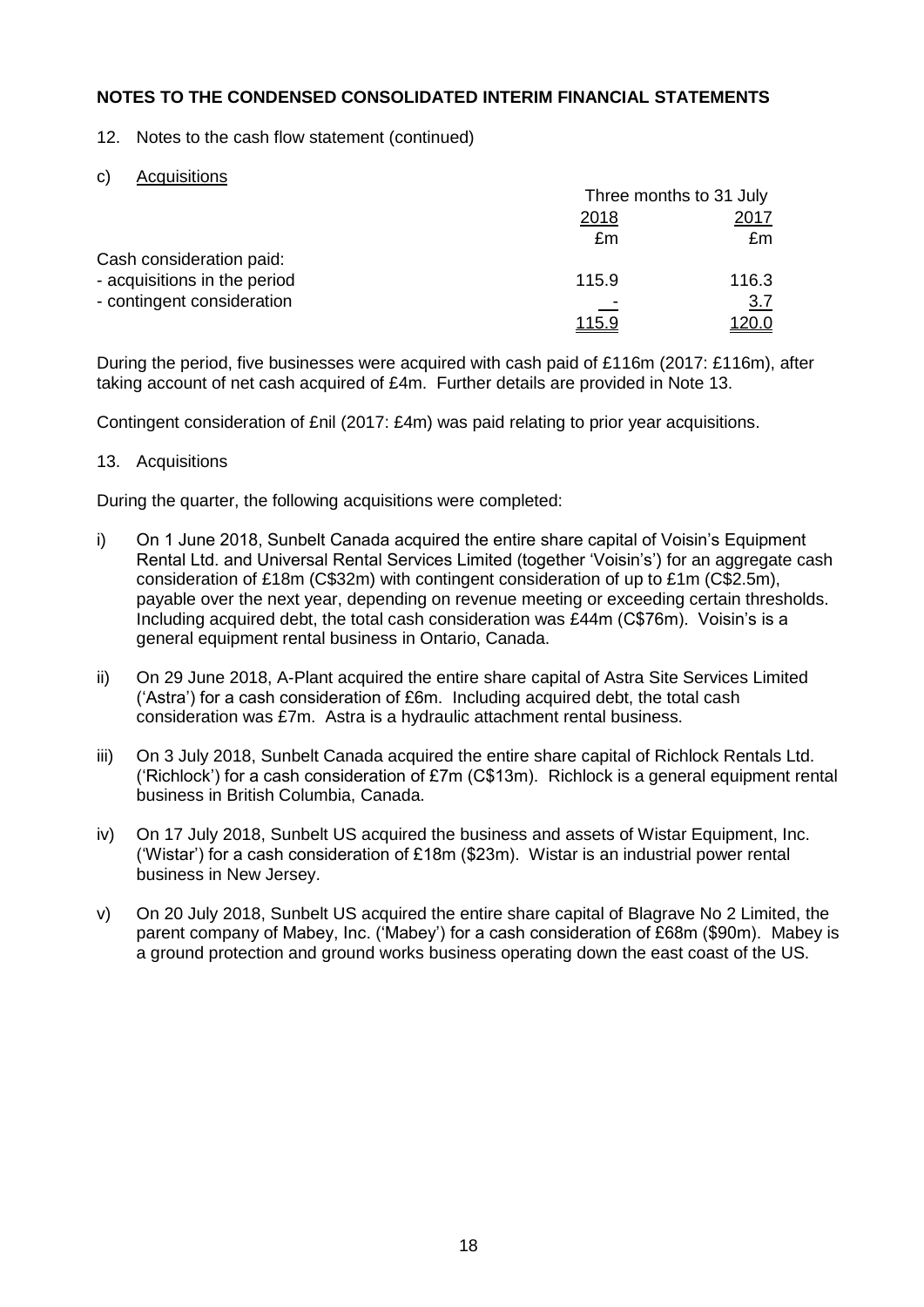### 13. Acquisitions (continued)

The following table sets out the fair value of the identifiable assets and liabilities acquired by the Group. The fair values have been determined provisionally at the balance sheet date.

|                                                       | Fair value       |
|-------------------------------------------------------|------------------|
|                                                       | to Group         |
|                                                       | £m               |
| Net assets acquired                                   |                  |
| Trade and other receivables                           | 15.6             |
| Inventory                                             | 4.7              |
| Property, plant and equipment                         |                  |
| - rental equipment                                    | 78.3             |
| - other assets                                        | 9.5              |
| Creditors                                             | (10.7)           |
| Debt                                                  | (26.9)           |
| <b>Current tax</b>                                    | 0.5 <sub>0</sub> |
| Deferred tax                                          | (20.9)           |
| Intangible assets (non-compete agreements,            |                  |
| brand names and customer relationships)               | 21.7             |
|                                                       | 71.8             |
| Consideration:                                        |                  |
| - cash paid and due to be paid (net of cash acquired) | 117.9            |
| - contingent consideration payable in cash            | <u> 1.4</u>      |
|                                                       | <u>119.3</u>     |
| Goodwill                                              | <u>47.5</u>      |

The goodwill arising can be attributed to the key management personnel and workforce of the acquired businesses and to the synergies and other benefits the Group expects to derive from the acquisitions. The synergies and other benefits include elimination of duplicate costs, improving utilisation of the acquired rental fleet, using the Group's financial strength to invest in the acquired business and drive improved returns through a semi-fixed cost base and the application of the Group's proprietary software to optimise revenue opportunities. £7m of the goodwill is expected to be deductible for income tax purposes.

The fair value of trade receivables at acquisition was £16m. The gross contractual amount for trade receivables due was £17m, net of a £1m provision for debts which may not be collected.

Due to the operational integration of acquired businesses with Sunbelt US, Sunbelt Canada and A-Plant post acquisition, in particular due to the merger of some stores, the movement of rental equipment between stores and investment in the rental fleet, it is not practical to report the revenue and profit of the acquired businesses post acquisition.

The revenue and operating profit of these acquisitions from 1 May 2018 to their date of acquisition was not material.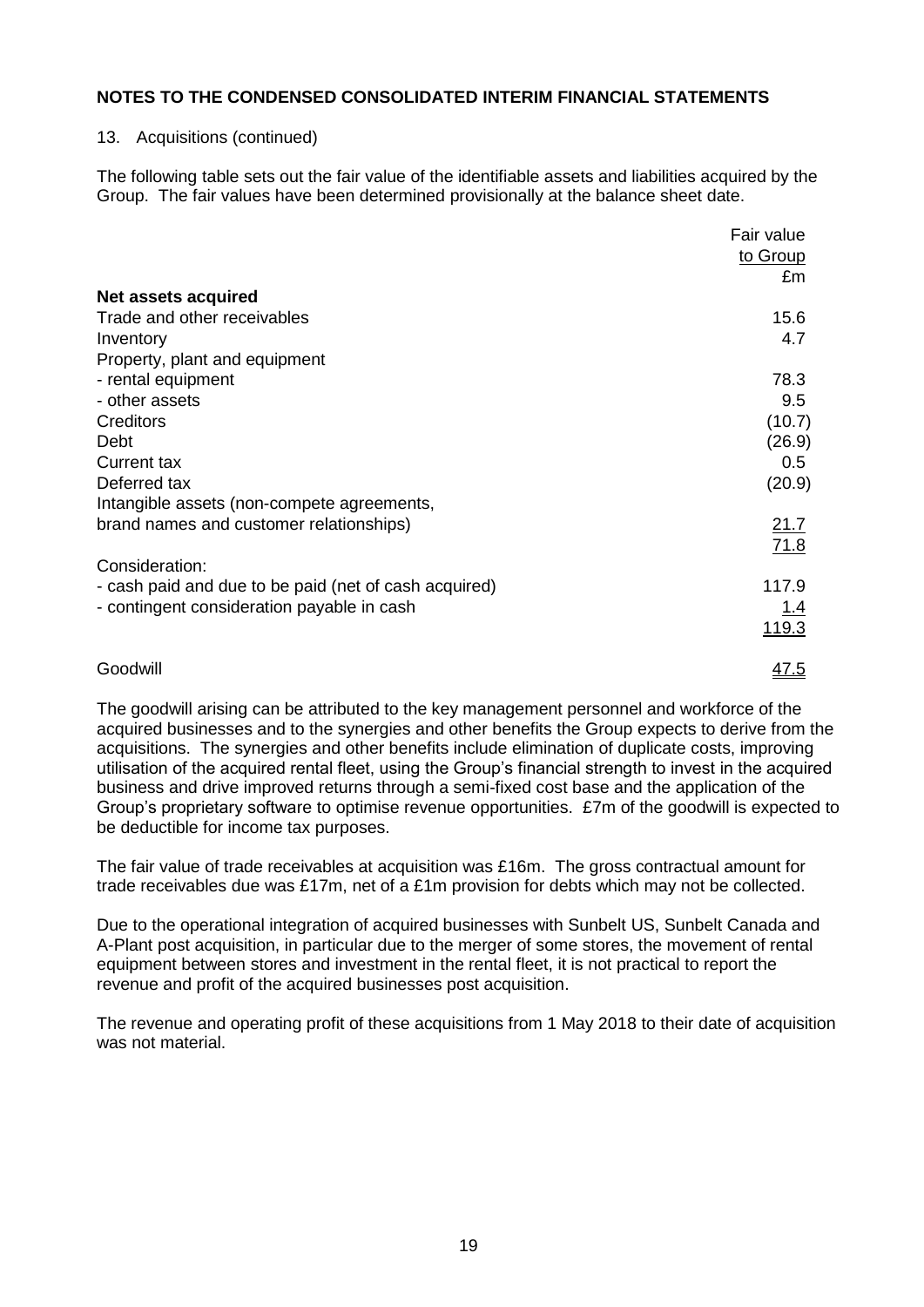### 14. Contingent liabilities

The Group is subject to periodic legal claims in the ordinary course of its business, none of which is expected to have a material impact on the Group's financial position.

In October 2017, the European Commission opened a state aid investigation into the Group Financing Exemption in the UK controlled foreign company ('CFC') legislation. In common with other UK-based international companies, the Group may be affected by the outcome of this investigation and is therefore monitoring developments. If the preliminary findings of the European Commission's investigations into the UK legislation are upheld, we have estimated the Group's maximum potential liability to be £30m as at 31 July 2018. Based on the current status of the investigation, we have concluded that no provision is required in relation to this amount.

15. Events after the balance sheet date

Since the balance sheet date, the Group has completed three acquisitions as follows:

- i) On 8 August 2018, Sunbelt US acquired the business and assets of Berry Holdings, LLC, trading as Taylor Rental Center ('Taylor'), for a cash consideration of £1m (\$1m). Taylor is a general equipment rental business in Ohio.
- ii) On 13 August 2018, Sunbelt US acquired the business and assets of Interstate Aerials, LLC ('Interstate') for a cash consideration of £161m (\$206m). Interstate is an aerial work platform rental business in Philadelphia and northern New Jersey.
- iii) On 5 September 2018, Sunbelt US acquired the business and assets of Equipment 4 Rent ('E4R') for a cash consideration of £13m (\$17m). E4R is an aerial work platform business in Massachusetts.

The initial accounting for these acquisitions is incomplete. Had these acquisitions taken place on 1 May 2018, their contribution to revenue and operating profit would not have been material.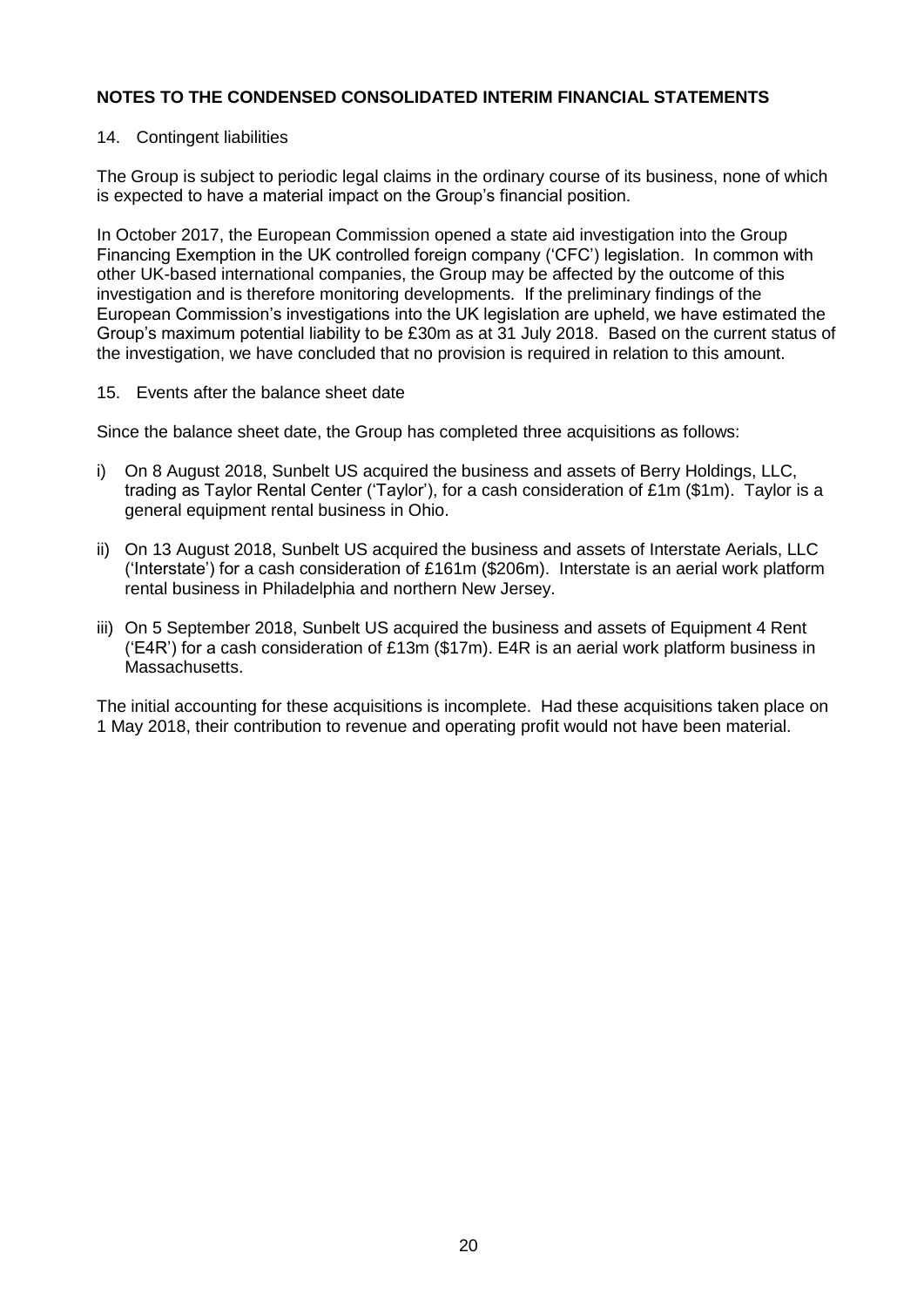# **REVIEW OF BALANCE SHEET AND CASH FLOW**

#### Fixed assets

Capital expenditure in the quarter totalled £465m (2017: £377m) with £437m invested in the rental fleet (2017: £342m). Expenditure on rental equipment was 94% of total capital expenditure with the balance relating to the delivery vehicle fleet, property improvements and IT equipment. Capital expenditure by division was:

|                                                         | Replacement   | 2018<br>Growth | Total        | 2017<br><b>Total</b> |
|---------------------------------------------------------|---------------|----------------|--------------|----------------------|
| Sunbelt US in \$m                                       | <u> 124.7</u> | 366.4          | <u>491.1</u> | 378.4                |
| Sunbelt Canada in C\$m                                  | 14.2          | 43.7           | 57.9         | 2.4                  |
| Sunbelt US in £m                                        | 95.0          | 279.4          | 374.4        | 287.0                |
| A-Plant                                                 | 15.0          | 13.8           | 28.8         | 53.3                 |
| Sunbelt Canada in £m                                    | 8.3           | 25.6           | 33.9         | <u>1.5</u>           |
| Total rental equipment                                  | 118.3         | 318.8          | 437.1        | 341.8                |
| Delivery vehicles, property improvements & IT equipment |               |                | 27.7         | 34.9                 |
| Total additions                                         |               |                | 464.8        | 376.7                |

In a strong US rental market, \$366m of rental equipment capital expenditure was spent on growth while \$125m was invested in replacement of existing fleet. The growth proportion is estimated on the basis of the assumption that replacement capital expenditure in any period is equal to the original cost of equipment sold.

The average age of the Group's serialised rental equipment, which constitutes the substantial majority of our fleet, at 31 July 2018 was 32 months (2017: 29 months) on a net book value basis. Sunbelt US's fleet had an average age of 32 months (2017: 29 months), A-Plant's fleet had an average age of 33 months (2017: 29 months) and Sunbelt Canada's fleet had an average age of 29 months (2017: 24 months).

|                                                     | 31 July 2018                 | Rental fleet at original cost<br>30 April 2018 | LTM average                  | LTM rental<br>revenue        | ∟TM<br>dollar<br>utilisation | LTM<br>physical<br>utilisation                    |
|-----------------------------------------------------|------------------------------|------------------------------------------------|------------------------------|------------------------------|------------------------------|---------------------------------------------------|
| Sunbelt US in \$m<br>Sunbelt Canada in C\$m         | 8,044<br>560                 | 7,552<br>394                                   | 7,340<br>387                 | 4,052<br>230                 | 55%<br>59%                   | <u>72%</u><br>$\underline{\mathsf{n}/\mathsf{a}}$ |
| Sunbelt US in £m<br>A-Plant<br>Sunbelt Canada in £m | 6,132<br>881<br>328<br>7,341 | 5.482<br>862<br>223<br>6,567                   | 5.445<br>863<br>226<br>6,534 | 3,006<br>409<br>134<br>3,549 | 55%<br>47%<br>59%            | 72%<br>68%<br>n/a                                 |

Dollar utilisation was 55% at Sunbelt US (2017: 53%), 47% at A-Plant (2017: 51%) and 59% at Sunbelt Canada (2017: 42%). The Sunbelt US dollar utilisation is ahead of where it was a year ago as the drag effect of yield and the increased cost of fleet moderates. The lower A-Plant dollar utilisation reflects the adverse yield effect while Sunbelt Canada has benefitted from the acquisition of CRS. Physical utilisation at Sunbelt US was 72% (2017: 71%) and 68% at A-Plant (2017: 69%).

#### Trade receivables

Receivable days at 31 July 2018 were 50 days (2017: 49 days). The bad debt charge for the last twelve months ended 31 July 2018 as a percentage of total turnover was 0.6% (2017: 0.8%). Trade receivables at 31 July 2018 of £651m (2017: £515m) are stated net of allowances for bad debts and credit notes of £49m (2017: £41m) with the allowance representing 7.0% (2017: 7.4%) of gross receivables.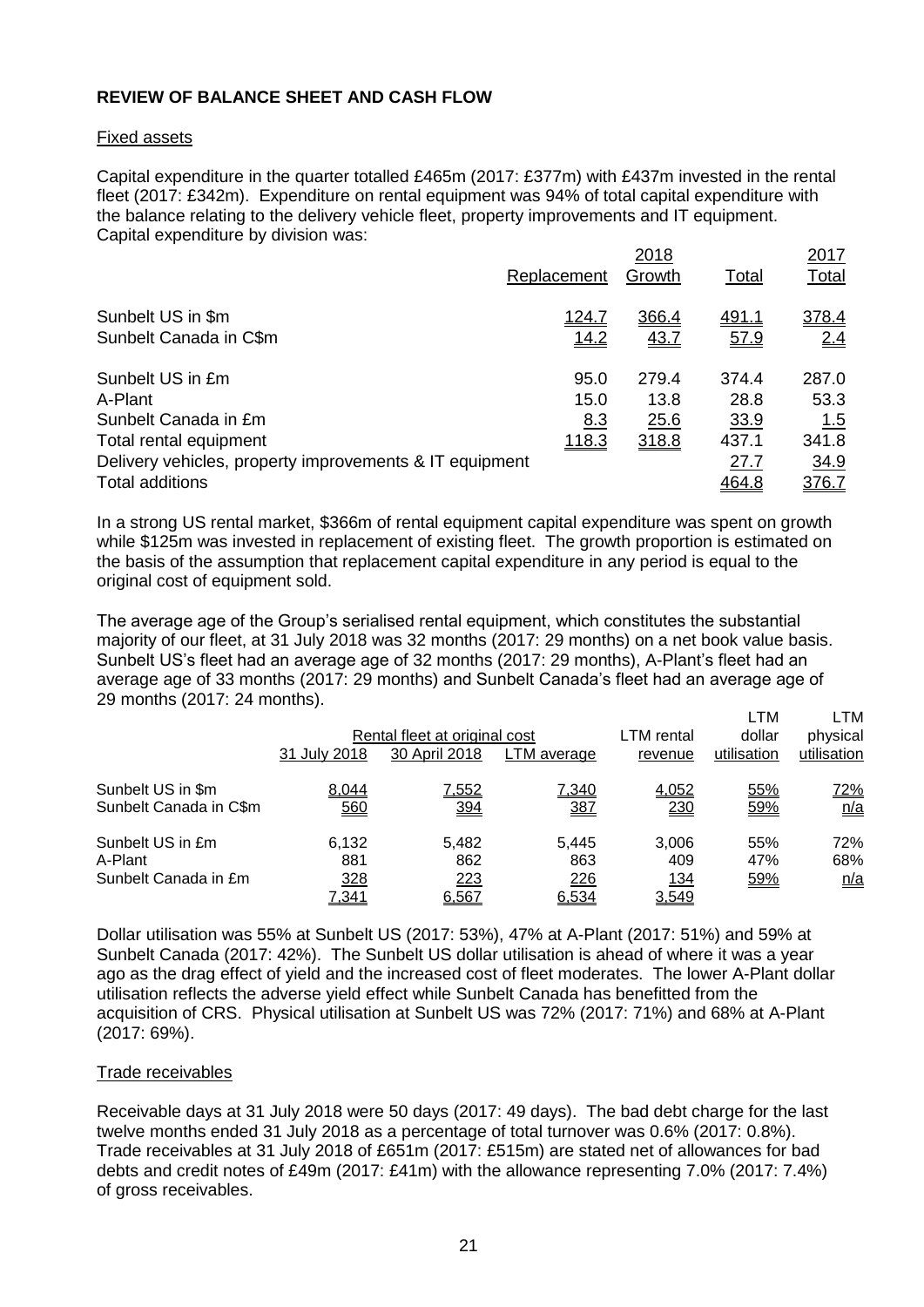## Trade and other payables

Group payable days were 58 days in 2018 (2017: 63 days) with capital expenditure related payables, which have longer payment terms, totalling £325m (2017: £274m). Payment periods for purchases other than rental equipment vary between seven and 60 days and for rental equipment between 30 and 120 days.

### **Cash flow and net debt**

|                                                                 | Three months to<br>31 July<br>2018<br><u>2017</u> |                | LTM to<br>31 July<br><u>2018</u> | Year to<br>30 April<br>2018 |
|-----------------------------------------------------------------|---------------------------------------------------|----------------|----------------------------------|-----------------------------|
|                                                                 | £m                                                | £m             | £m                               | £m                          |
| <b>EBITDA before exceptional items</b>                          | 503.7                                             | <u>431.1</u>   | 1,805.7                          | 1,733.1                     |
| Cash inflow from operations before exceptional                  |                                                   |                |                                  |                             |
| items and changes in rental equipment<br>Cash conversion ratio* | 437.1<br>86.8%                                    | 382.9<br>88.8% | 1,735.4<br>96.1%                 | 1,681.2<br>97.0%            |
| Replacement rental capital expenditure                          | (137.7)                                           | (102.4)        | (411.1)                          | (375.8)                     |
| Payments for non-rental capital expenditure                     | (26.9)                                            | (34.3)         | (133.8)                          | (141.2)                     |
| Rental equipment disposal proceeds                              | 43.6                                              | 48.5           | 146.9                            | 151.8                       |
| Other property, plant and equipment disposal proceeds           | 1.7                                               | 2.8            | 7.8                              | 8.9                         |
| Tax (net)                                                       | (2.7)                                             | (9.7)          | (90.6)                           | (97.6)                      |
| Financing costs                                                 | (13.0)                                            | (32.8)         | (90.2)                           | (110.0)                     |
| Cash inflow before growth capex and                             |                                                   |                |                                  |                             |
| payment of exceptional costs                                    | 302.1                                             | 255.0          | 1,164.4                          | 1,117.3                     |
| Growth rental capital expenditure                               | (251.1)                                           | (204.0)        | (753.0)                          | (705.9)                     |
| <b>Exceptional costs</b>                                        |                                                   |                | (25.2)                           | (25.2)                      |
| Free cash flow                                                  | 51.0                                              | 51.0           | 386.2                            | 386.2                       |
| <b>Business acquisitions</b>                                    | (115.9)                                           | (120.0)        | (354.9)                          | (359.0)                     |
| Total cash (absorbed)/generated                                 | (64.9)                                            | (69.0)         | 31.3                             | 27.2                        |
| <b>Dividends</b>                                                |                                                   |                | (140.5)                          | (140.5)                     |
| Purchase of own shares by the Company                           | (93.1)                                            |                | (251.3)                          | (158.2)                     |
| Purchase of own shares by the ESOT                              | (13.8)                                            | (10.2)         | (13.8)                           | (10.2)                      |
| Increase in net debt due to cash flow                           | (171.8)                                           | (79.2)         | (374.3)                          | (281.7)                     |

\* Cash inflow from operations before exceptional items and changes in rental equipment as a percentage of EBITDA before exceptional items.

Cash inflow from operations before payment of exceptional costs and the net investment in the rental fleet increased by 14% to £437m. The first quarter cash conversion ratio was 87% (2017: 89%).

Total payments for capital expenditure (rental equipment, other PPE and purchased intangibles) in the first quarter were £416m (2017: £341m). Disposal proceeds received totalled £45m (2017: £51m), giving net payments for capital expenditure of £371m in the period (2017: £290m). Financing costs paid totalled £13m (2017: £33m) while tax payments were £3m (2017: £10m).

Financing costs paid typically differ from the charge in the income statement due to the timing of interest payments in the year and non-cash interest charges.

Accordingly, in the quarter the Group generated £302m (2017: £255m) of net cash before discretionary investments made to enlarge the size and hence earning capacity of its rental fleet and on acquisitions. After growth capital expenditure, there was a free cash inflow of £51m (2017: £51m) and, after acquisition expenditure of £116m (2017: £120m), a net cash outflow of £65m (2017: £69m).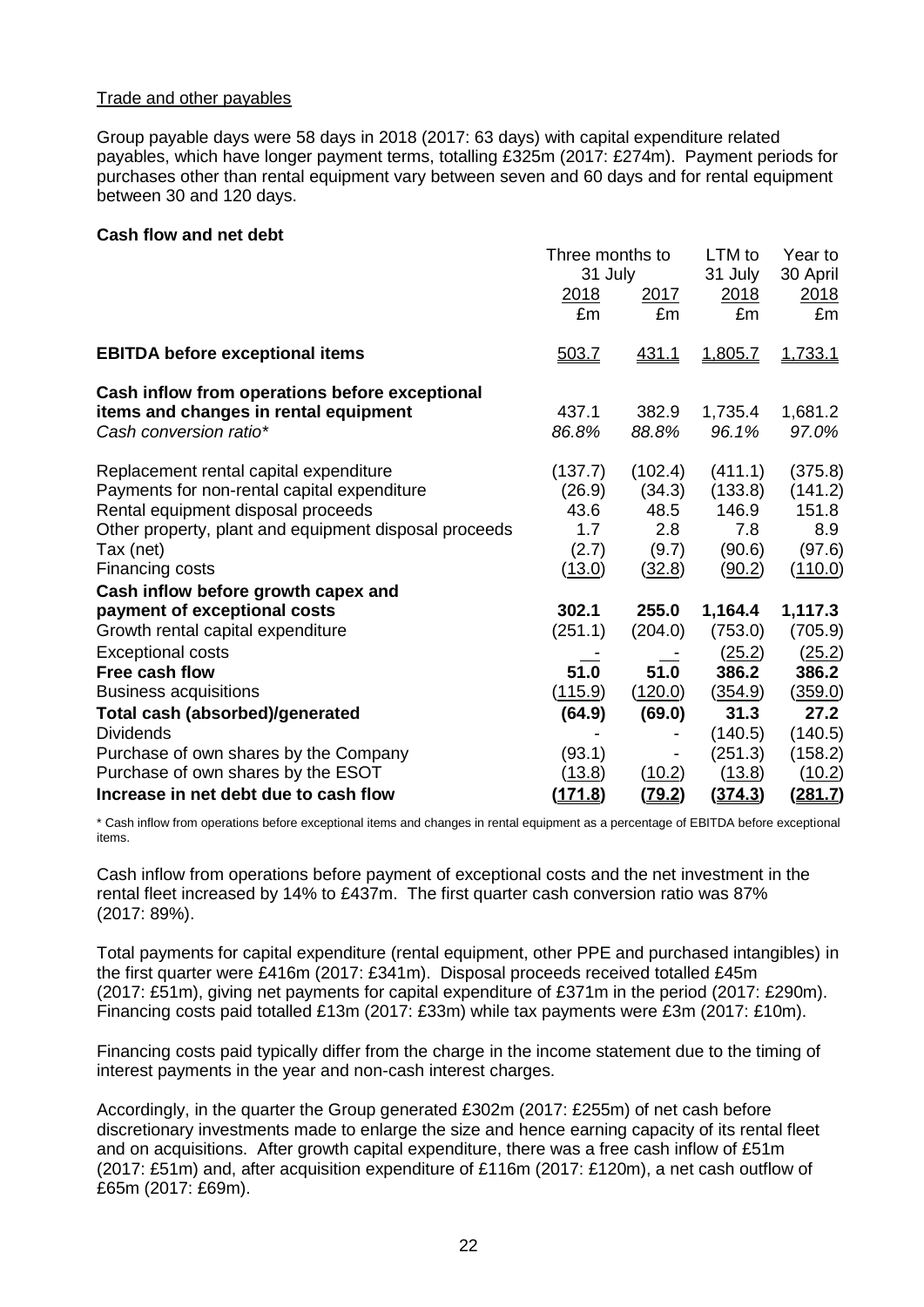# Net debt

|                                                       | 31 July |         | 30 April      |  |
|-------------------------------------------------------|---------|---------|---------------|--|
|                                                       | 2018    | 2017    | 2018          |  |
|                                                       | £m      | £m      | £m            |  |
| First priority senior secured bank debt               | 1,309.0 | 1,511.1 | 1,508.5       |  |
| Finance lease obligations                             | 5.4     | 4.9     | 5.3           |  |
| 6.5% second priority senior secured notes, due 2022   |         | 686.2   |               |  |
| 5.625% second priority senior secured notes, due 2024 | 376.5   | 374.0   | 358.4         |  |
| 4.125% second priority senior secured notes, due 2025 | 451.3   |         | 429.5         |  |
| 5.25% second priority senior secured notes, due 2026  | 450.2   |         |               |  |
| 4.375% second priority senior secured notes, due 2027 | 451.1   |         | 429.4         |  |
|                                                       | 3,043.5 | 2,576.2 | 2,731.1       |  |
| Cash and cash equivalents                             | (10.1)  | (7.4)   | <u>(19.1)</u> |  |
| Total net debt                                        | 3,033.4 | 2,568.8 | 2,712.0       |  |

Net debt at 31 July 2018 was £3,033m with the increase since 30 April 2018 reflecting the net cash outflow set out above and the impact of weaker sterling (£122m). The Group's EBITDA for the twelve months ended 31 July 2018 was £1,806m and the ratio of net debt to EBITDA was 1.6 times at 31 July 2018 (2017: 1.7 times) on a constant currency basis and 1.7 times (2017: 1.6 times) on a reported basis.

# **Principal risks and uncertainties**

Risks and uncertainties in achieving the Group's objectives for the remainder of the financial year, together with assumptions, estimates, judgements and critical accounting policies used in preparing financial information remain broadly unchanged from those detailed in the 2018 Annual Report and Accounts on pages 38 to 41.

The principal risks and uncertainties facing the Group are:

- economic conditions;
- competition;
- financing;
- business continuity;
- people;
- health and safety;
- environmental; and
- laws and regulations.

Further details, including actions taken to mitigate these risks, are provided within the 2018 Annual Report and Accounts.

Our business is subject to significant fluctuations in performance from quarter to quarter as a result of seasonal effects. Commercial construction activity tends to increase in the summer and during extended periods of mild weather and to decrease in the winter and during extended periods of inclement weather. Furthermore, due to the incidence of public holidays in the US, Canada and the UK, there are more billing days in the first half of our financial year than the second half leading to our revenue normally being higher in the first half. On a quarterly basis, the second quarter is typically our strongest quarter, followed by the first and then the third and fourth quarters.

In addition, the current trading and outlook section of the interim statement provides commentary on market and economic conditions for the remainder of the year.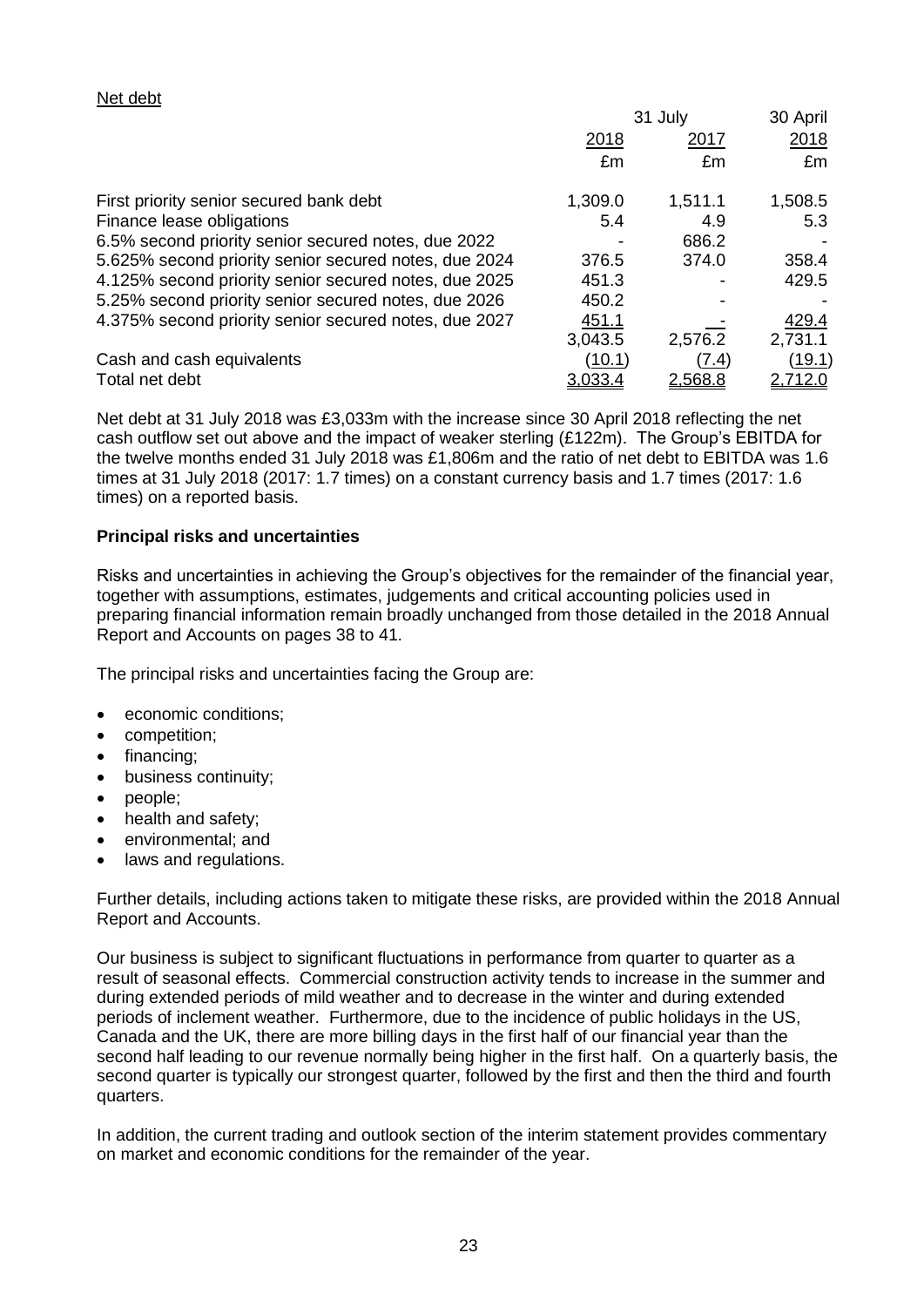Fluctuations in the value of the US dollar with respect to the pound sterling have had, and may continue to have, a significant impact on our financial condition and results of operations as reported in pounds due to the majority of our assets, liabilities, revenues and costs being denominated in US dollars. The Group has arranged its financing such that, at 31 July 2018, 89% of its debt was denominated in US (and Canadian) dollars so that there is a natural partial offset between its dollar-denominated net assets and earnings and its dollar-denominated debt and interest expense. At 31 July 2018, dollar-denominated debt represented approximately 54% of the value of dollar-denominated net assets (other than debt). Based on the current currency mix of our profits and on dollar debt levels, interest and exchange rates at 31 July 2018, a 1% change in the US dollar exchange rate would impact underlying pre-tax profit by approximately £9m.

# **OPERATING STATISTICS**

|                   | Number of rental stores |         |            | Staff numbers |               |               |
|-------------------|-------------------------|---------|------------|---------------|---------------|---------------|
|                   |                         | 31 July |            |               | 31 July       |               |
|                   | 2018                    | 2017    | 2018       | 2018          | 2017          | 2018          |
| <b>Sunbelt US</b> | 686                     | 627     | 658        | 11,793        | 10,826        | 11,722        |
| A-Plant           | 193                     | 189     | 187        | 3,622         | 3,546         | 3,571         |
| Sunbelt Canada    | 61                      | 19      | 54         | 889           | 225           | 688           |
| Corporate office  |                         |         |            | 14            | <u> 13</u>    | 15            |
| Group             | 940                     | 835     | <u>899</u> | 16,318        | <u>14,610</u> | <u>15,996</u> |

Sunbelt US's rental store number includes 19 Sunbelt at Lowes stores at 31 July 2018 (2017: 23).